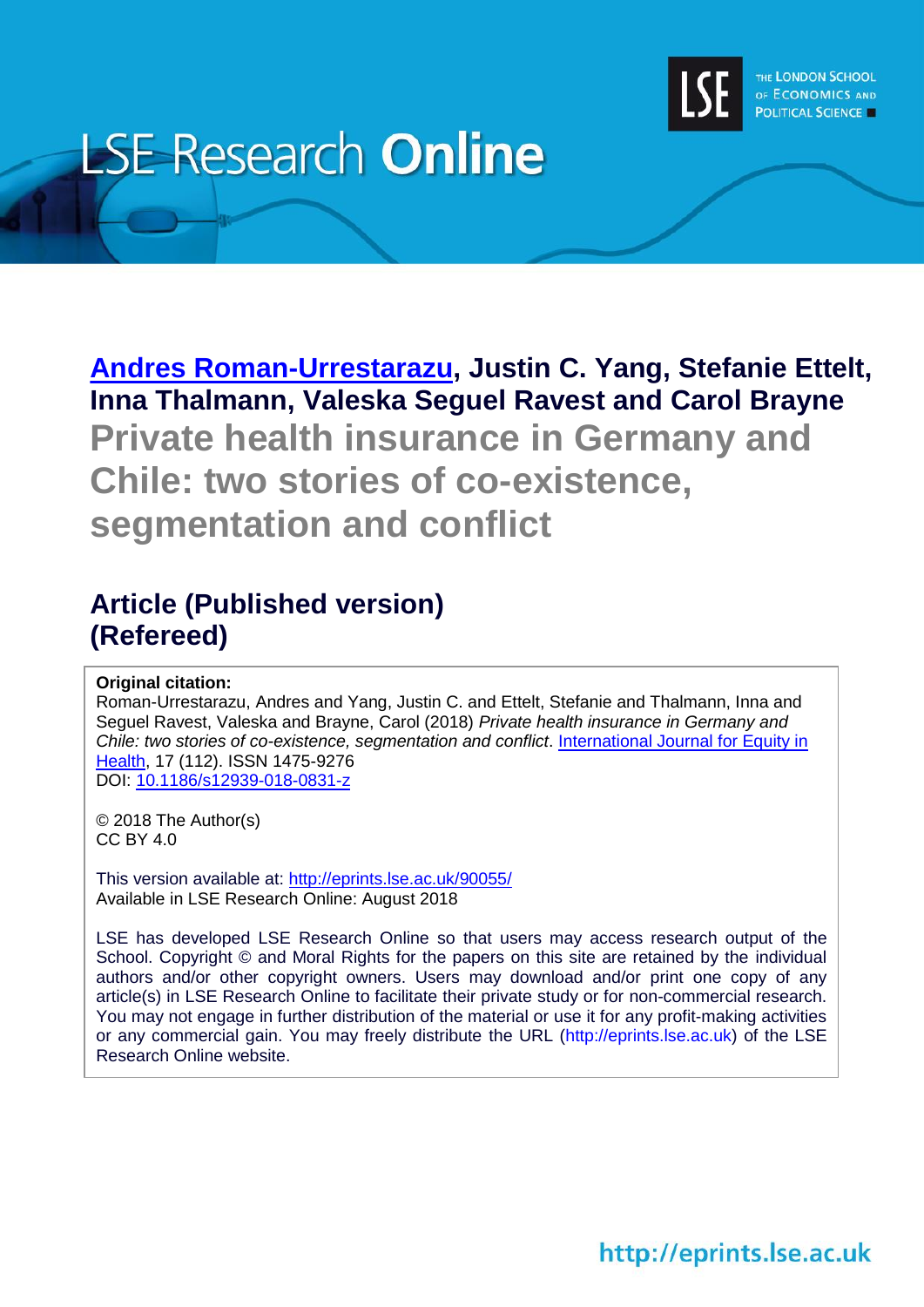# **RESEARCH CHE Open Access**



# Private health insurance in Germany and Chile: two stories of co-existence, segmentation and conflict

Andres Roman-Urrestarazu<sup>1\*</sup>, Justin C. Yang<sup>1</sup>, Stefanie Ettelt<sup>2</sup>, Inna Thalmann<sup>3</sup>, Valeska Seguel Ravest<sup>3</sup> and Carol Brayne<sup>1</sup>

# Abstract

Background: In Germany and Chile, substitutive private health insurance has been shaped by its co-existence with statutory social health insurance. Despite differences in the way choice is available to users in the health insurance regimes of Chile and Germany, the way in which each country has managed choice between private health insurance and statutory social health insurance provides a unique opportunity to comparatively assess the consequences of such an arrangement that has been previously underexamined.

Methods: We conducted a Most Similar Systems Design comparative policy analysis of the co-occurring private health insurance and statutory social health insurance systems in Germany and Chile. We describe and review the origins and development of the German and Chilean health care insurance systems with an emphasis on the substitutive co-existence between private health insurance and statutory social health insurance. We provide a critique of the market performance of the private health insurance regime in each country followed by a comparative assessment of the impact of private health insurance on financial protection, equity, and risk segmentation.

Results: Segmentation of insurance markets in both Germany and Chile has had significant consequences for equity, fairness, and financial protection. Due to market failures in health insurance and differences in the regulatory frameworks governing public and private insurers, the choice of public or private coverage has produced strong incentives for private insurers to select for risks, compromising equity in health care funding, heightening the financial risk borne by public insurers and lowering incentives for private insurers to operate efficiently.

Conclusions: The degree of conflict arising from the substitutive parallel private health insurance system and the statutory social health insurance system varies between Germany and Chile, though policy goals remain similar. Recent reforms in both countries have attempted to improve the financial protection of the privately insured through regulation; nevertheless, concerns about risk segmentation remain largely unresolved.

# Background

In Germany and Chile, substitutive private health insurance coexists with social health insurance schemes which cover the majority of their respective populations [[1](#page-13-0)–[4\]](#page-13-0). Although only a minority of the population in each country is covered by private health insurance, the choice between private and social insurance plays an important role in both countries' health systems and

Full list of author information is available at the end of the article



crucially shapes the boundaries between the private and public health systems, and the regulation, financing and provision of each [\[5](#page-13-0), [6](#page-13-0)]. One of the most discussed results of choice between private and social health insurance is risk segmentation [[7\]](#page-13-0). In both countries, it has been argued that this phenomenon is a direct consequence of choice. The funds from those who are able to afford and choose private health insurance are pooled separately from mandatory social health insurance wage deductions, creating strong incentives for private insurers to select for those who can afford private health insurance  $[4, 8]$  $[4, 8]$  $[4, 8]$  $[4, 8]$ . In Germany, the choice of opting out of the statutory system is restricted to those with an

© The Author(s). 2018 Open Access This article is distributed under the terms of the Creative Commons Attribution 4.0 International License [\(http://creativecommons.org/licenses/by/4.0/](http://creativecommons.org/licenses/by/4.0/)), which permits unrestricted use, distribution, and reproduction in any medium, provided you give appropriate credit to the original author(s) and the source, provide a link to the Creative Commons license, and indicate if changes were made. The Creative Commons Public Domain Dedication waiver [\(http://creativecommons.org/publicdomain/zero/1.0/](http://creativecommons.org/publicdomain/zero/1.0/)) applies to the data made available in this article, unless otherwise stated.

<sup>\*</sup> Correspondence: [aer56@cam.ac.uk](mailto:aer56@cam.ac.uk) <sup>1</sup>

<sup>&</sup>lt;sup>1</sup> Institute of Public Health, University of Cambridge, Forvie Site, Robinson Way, CB20SR, Cambridge, UK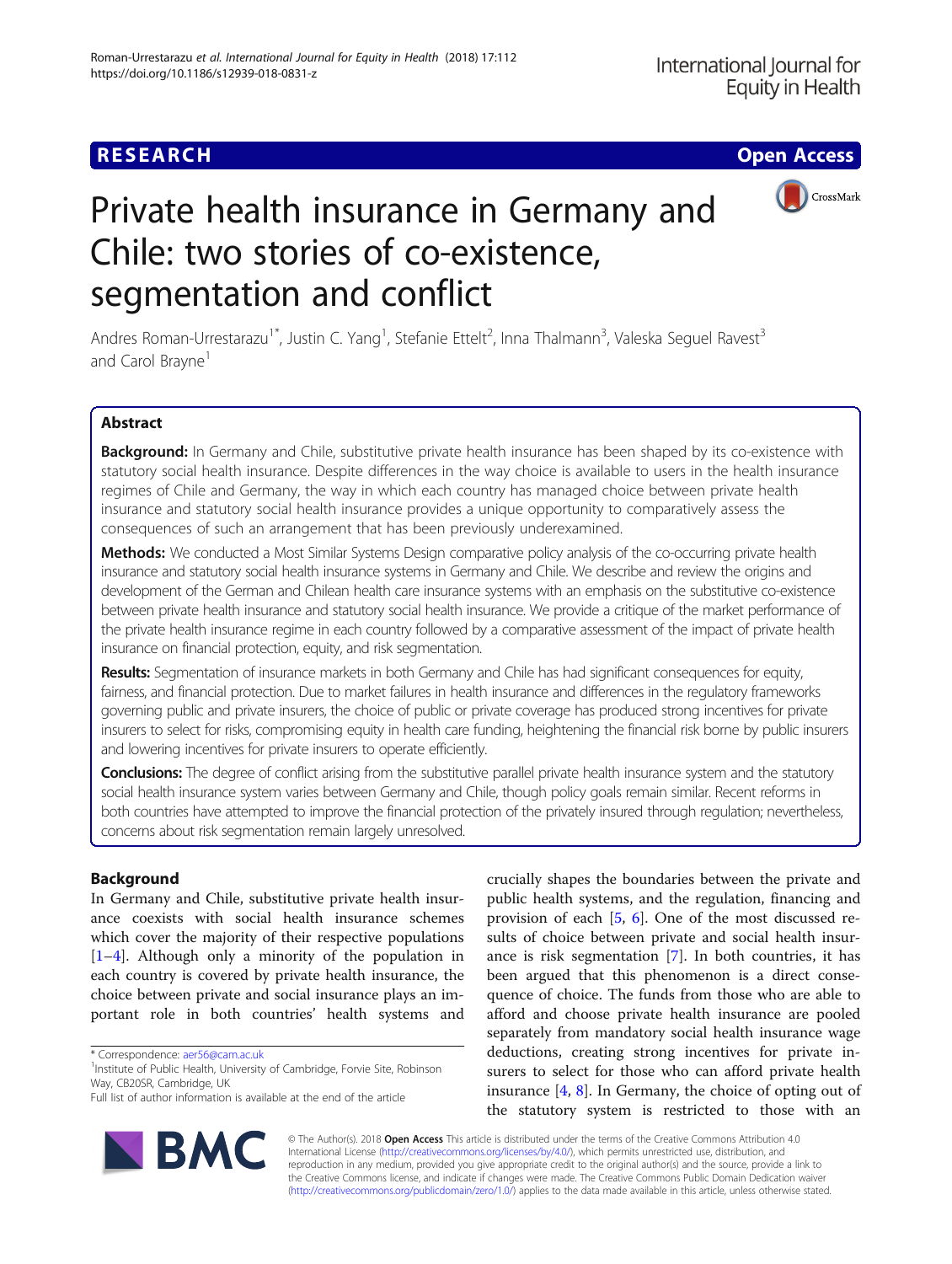income above a certain threshold. Once an individual has chosen private insurance, the option of returning to the social health insurance regime is limited. In Chile, the choice of private insurance is dependent only on ability to pay because private plans are considerably more expensive than contributions to the public system and there are no limitations on who may or may not purchase private health insurance as in the German case [[9\]](#page-13-0). However, the privately insured in Chile may re-join the statutory system at any time, an option which is prohibited in Germany to reduce the potential for further risk segmentation.

Taking into account the different dimensions of regulation, financing and provision  $[10]$  $[10]$ , choice and the free flow of users between insurance regimes [[7\]](#page-13-0), the main objective of this comparative policy analysis is to analyze how the designs of the German and Chilean substitutive private health insurance regimes have led to risk segmentation and created financial barriers to health coverage [\[5](#page-13-0), [7](#page-13-0), [10\]](#page-13-0). We decided to base our analyses on Germany and Chile based on a Most Similar Systems Design (MSSD) [\[11\]](#page-13-0) because: a) they present crucial similarities in their respective health system designs, such as the substitutive nature of both private insurance regimes, b) the public-private insurance mix, although different, has the potential to inform discussion around policy reform in both countries and their World Health Organisation (WHO) sub-regions, c) the choice between public and private insurance has been available for significant periods (from 1970 to the present day in Germany, and since 1981 in Chile), with Germany being the only country in Europe still allowing substitutive choice [\[4](#page-13-0), [7](#page-13-0)]. Moreover, in the context of universal health coverage, various countries have considered emulating the German model such as Italy, Portugal and the United Kingdom in the 1990s, and Croatia, Portugal, Russia, Slovakia and Slovenia in the 2000's [\[7,](#page-13-0) [12](#page-13-0)–[14](#page-13-0)]. Debates about the choice between public or private insurance in these countries have been framed in terms of offering some, or all, of the population the possibility of opting out of the public insurance scheme [\[7\]](#page-13-0).

This analysis deals with current policy debates which may overstate the potential benefits of choice in insurance markets [[7\]](#page-13-0). Another benefit of comparing both countries is the opportunity to assess the ways in which differing policies on the flow of users between private and publicly insurers in Chile and Germany may elucidate the ways in which these policies have played crucial functions in how risk segmentation has been tackled. We expand on this, arguing that in Germany and Chile the choice of social and private health insurance has jeopardized equity and fairness, with far-reaching consequences for their health systems. We define equity in health care as equality of utilization, distribution according to need, equality of access, and equality of health [[15](#page-13-0)–[17\]](#page-13-0). We are interested in discussing the effect that risk segmentation has on equity, and whether the negative effects on equity might be expressed more strongly in a country that allows a free flow of users, such as Chile. We focused on equity and efficiency as primary outcomes because these particular analytical concepts are key to WHO's health policy goals for health insurance  $[18]$ .

# **Methods**

Our study of health care insurance policy in Germany and Chile adopts a comparative case study approach based on two countries using the MSSD [\[11\]](#page-13-0). Under the MSSD framework, comparative policy analysis proceeds with the selection of cases which share key salient features (e.g. policy design, sociodemographic characteristics) and an analysis of divergent policy outcomes. Given our interest in the interface between statutory health insurance and private health insurance, specifically systems in which beneficiaries may transition between public and private coverage, we selected Germany and Chile for our analysis. Germany and Chile share similarities in their respective organisation of choice between public or private health insurance and, moreover, the way in which they have organised the boundaries between them may inform future policy developments and health system reform in both Europe and South America [[11\]](#page-13-0).

We begin by tracing the origins and development of the modern health insurance regimes in each country respectively before engaging in a comparative policy analysis of each country's approach to regulating health insurance and its divergent consequences on health equity and efficiency. We adopt a mixed methods approach, integrating both qualitative and quantitative data from the literature where available; nevertheless, we acknowledge the difficulties of direct comparisons between these two disparate countries. As such, we conducted a focused literature and policy documents search and used a thematic approach to analysis, in line with the research question, highlighting empirical findings from the literature to support comparative statements between Germany and Chile where possible. Documents were collected thematically in English, German and Spanish by searching for "private health insurance" and "social health insurance" adding then "Germany" and "Chile". In the case of Chile we searched directly for "FONASA" and "ISAPRE" and in the case of Germany for "GKV" "PKV" from PubMed, Google Scholar. We also searched from the OECD document repository together with documents in the public domain such as policy releases and comments. Searches were conducted between March 2015 to November 2017 and reviewed for relevance and currency. Please see PRISMA chart for details of search results (Additional file [1](#page-12-0)).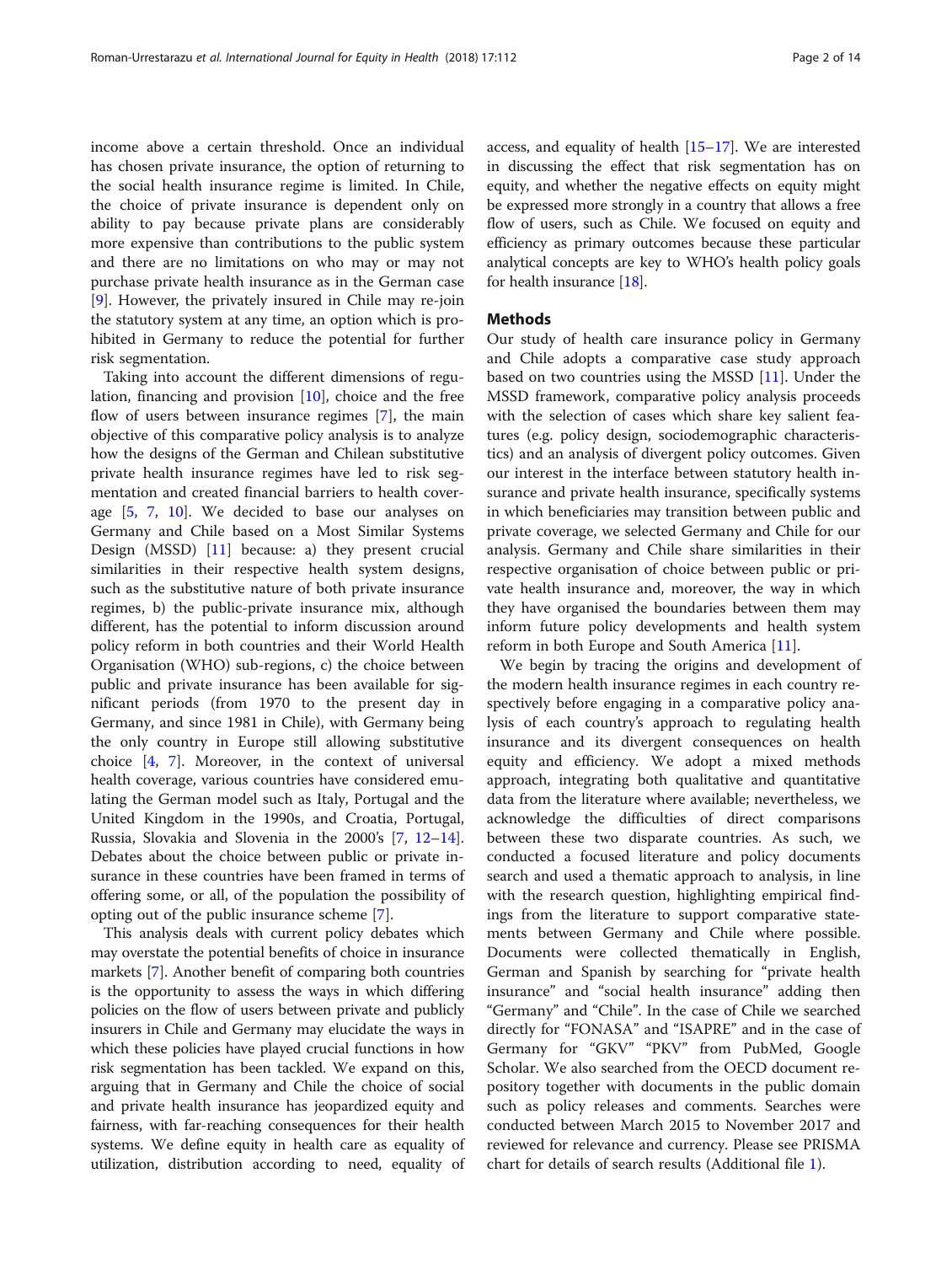# Framework for analysis

In order to outline the role that private insurance plays in Germany and Chile, we will start by defining it according to the taxonomy of private insurance proposed by the Organisation for Economic Co-operation and Development (OECD), which states that primary private health insurance is private insurance which represents the only available access to basic health cover because either individuals choose not or are not entitled to have public health insurance [\[19](#page-13-0)]. Using the same OECD taxonomy for classifying health insurance systems, in both countries being examined private health insurance can be classified as primary substitutive, which is to say, private health insurance is substituted for cover which would otherwise be offered through social insurance or a publicly financed insurance scheme [[19](#page-13-0)].

To assess regulation, financing and provision of health care/insurance in Germany and Chile, our comparative analysis will use the framework proposed by Wendt and Rothgang [[5,](#page-13-0) [10\]](#page-13-0). Wendt and Rothgang's deductively generated framework classifies health systems according to the three dimensions of regulation, financing, and provision of health care/insurance, yielding ten theoretically plausible types of health care systems where only five system types are observed in practice: the National Health Service, the National Health Insurance, the Social Health Insurance, the Etatist Social Health Insurance, and the Private Health System [\[5](#page-13-0), [10](#page-13-0)]. One of the reasons for comparing both countries is that they have both provided a choice of healthcare plans for those able to afford them. The dynamic between choice and the different aspects that it entails is important to analyse due to its effects on efficiency and equity. For assessing the interaction between the three dimensions (regulation, financing and provision) and choice, we will use the framework provided by Thomson and Mossialos [\[7](#page-13-0)] which analyses the impact of giving consumers choice between public or private health insurance. Specifically, Thomson and Mossialos highlight the ways in which arguments by proponents of consumer choice in health care, who usually argue that consumer choice among health plans promote competition between public and private insurers, are undermined by market failures unique to health insurance markets, primarily involving information asymmetry [\[7](#page-13-0)]. Thomson and Mossialos detail an approach where policy examination focuses on whether or not they have engendered risk segmentation and whether or not they have created financial barriers to private coverage [[7](#page-13-0)].

In this paper, we hypothesize that allowing a substitutive choice of insurance is likely to result in two main outcomes: a market segmented by degree of risk and by financial barriers to private coverage for high risks. We advance the argument that private health insurance suffers from serious market failures largely due to asymmetries of information that tend to negatively affect efficiency and equity in health systems [\[20](#page-13-0)]. Furthermore, health insurance markets affected by adverse selection tend to be inefficient because they deter people with low health risks from buying comprehensive coverage, without cost sharing and at a fair price [[7](#page-13-0), [21](#page-13-0)]. Additionally, the threat of adverse selection creates incentives for private insurers to use risk selection as competitive strategy, by attracting people with low health risk and excluding those with high risk [[7\]](#page-13-0). Our comparative analysis will follow the same definition of equity and efficiency used by Thomson and Mossialos [[7](#page-13-0)], acknowledging the multiple interpretations of equity and efficiency that are associated with diverse cultural and societal values [[7](#page-13-0), [21](#page-13-0)]. This work compared choice of public or private health insurance in Germany and The Netherlands, two countries with similar socio-demographic characteristics and income levels while also both being Member States of the European Union. So far the comparison of high middle income countries like Chile with high income countries like Germany has not been performed and might prove crucial to define health reform discussion in the EU and beyond. In our work we will compare two countries with different levels of income that offer substitutive private health insurance in order to assess whether individuals are treated equally based on how public contributions or private premiums are determined by features such as health status, income, age and household size as indicators of horizontal equity [[7](#page-13-0)].

For both Germany and Chile, we analyse the degree of progressivity in financing health as an indicator of vertical equity by assessing whether those who receive higher incomes pay proportionately more than those with lower incomes [[7\]](#page-13-0). For productive efficiency, usually defined as outputs achieved from given inputs, we will discuss how competition is based on risk selection rather than price and/or perceptions or quantitative measures of quality in Germany and Chile [[7\]](#page-13-0). Productive efficiency will also be assessed by examining how private insurers reduce operating costs by lowering their administrative costs, and to what extent insurers try to decrease premium prices by adjusting provider fees and influencing provider behaviour [\[7](#page-13-0), [20,](#page-13-0) [22](#page-13-0)]. We will include both empirical and qualitative data in this review in order to compare both countries using the framework proposed by Wendt and Rothgang Our analysis takes a long-term perspective, beginning with the creation of PHI in the 1880's for both countries to then be organised and follow the most important policy milestones of health insurance reform in both countries in the last 50 years.

# Results

# Private health Insurance in Germany and Chile

From the searches of policy documents and databases we found Records identified through database searching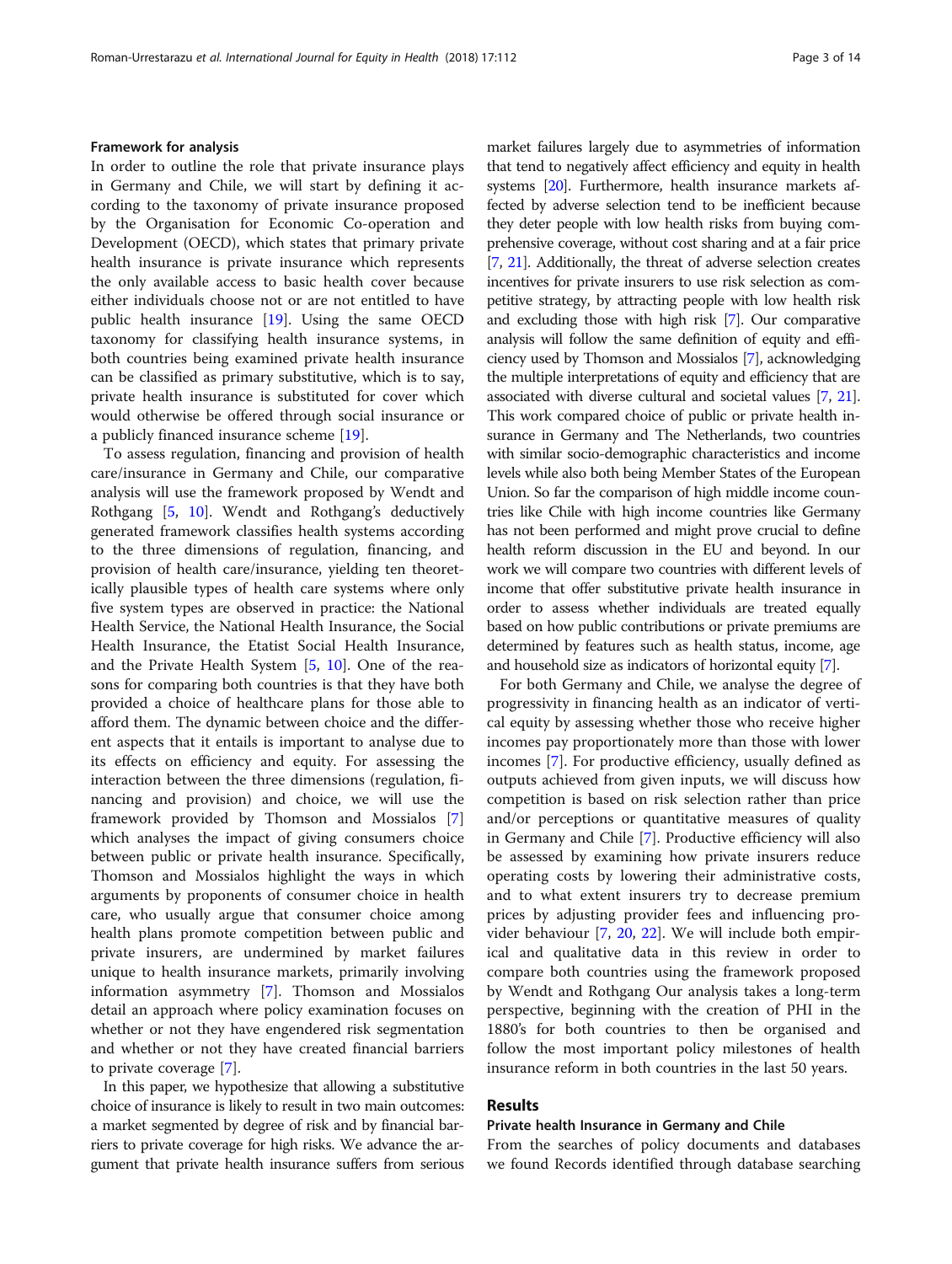(PubMed & Google Scholar) we were able to retrieve 24 publications and 55 additional records identified through other government or policy sources such as OECD. We then screened 79 records removing 4 duplicates removed and assessing 75 full-text publications for eligibility. Three publications were excluded, because of falling outside the scope of our work. 72 studies were then finally included in our qualitative synthesis.

In Germany and Chile private health insurance has historically developed alongside statutory health insurance. In Germany, statutory health insurance was made mandatory for industrial workers in 1884, constituting the first national social insurance scheme of its kind [\[2](#page-13-0)]. All other population groups were formally excluded from statutory health insurance at the time and could only obtain health care coverage privately, if at all. Statutory insurance has expanded over time and since 1989, all workers with earnings above a certain threshold were given a choice between statutory health insurance (Gesetzliche Krankenversicherung - GKV) and private coverage (Private Krankenversicherungen - PKV) except for civil servants who have always had private coverage in addition to support from the state.

Under current legislation, private health insurance is required to comprehensively cover both ambulatory and hospital care, although insurance plans vary with regard to other forms of health care (e.g. dentistry, eye care, alternative medicine). Since 1994, individuals over the age of 65 years (55 years since 2000) are legally prohibited from returning to the GKV once they have decided to opt for PKV, even if their earnings drop below the income threshold. This measure was introduced to protect sickness funds from further risk segmentation resulting from younger people opting for private coverage and re-joining the GKV once they are older and find their private premiums more than contributions to GKV.

Health insurance in Chile came to existence in the 1880s inspired by the same Bismarckian principles of social protection stemming from Germany [[23\]](#page-13-0). In 1952 Chile created the Chilean National Health Service (Servicio Nacional de Salud - SNS) after the British National Health Service with a complementary insurance regime for private users and white-collar workers. This system was in place until 1980 when after a right wing military coup that toppled the Socialist President Salvador Allende, a set of health reforms imposed by the military junta led by General Augusto Pinochet created the legal and institutional framework for substitutive private health insurance. It stipulated that workers in the formal economy could choose to pay a mandatory 4% of their taxable wage income into a public or private insurance fund [\[24\]](#page-13-0). Individuals were able to choose between joining the centralised statutory health insurance scheme called National Health Fund (Fondo Nacional de Salud -

FONASA) or taking out private health insurance premiums from a variety of different for profit companies collectively named Private Health Institutes (Institutos de Salud Previsional - ISAPRE) [[25\]](#page-13-0). This policy enacted significant changes in the financing of health care in Chile and led to risk segmentation with important consequences for the overall equity of the health system [[26](#page-13-0), [27\]](#page-13-0). For example, by 1988 the ISAPRE system contributions had increased from 4 to 7%, covering only 11% of the population; yet they collected more than 50% of the mandatory health care contributions, accounting for 38% of the total health care expenditure [\[25\]](#page-13-0).

After 17 years of neglect caused by the structural adjustment programme of the military dictatorship and with the country's return to democracy in 1990, health reform became a top priority for the newly elected democratic government [\[24](#page-13-0)]. President Patricio Aylwin enacted an ambitious infrastructure programme while also improving the work conditions of the health work force during the 1990s [[24\]](#page-13-0). From 2003 to 2004, President Ricardo Lagos designed a reform package addressing the problems arising from the parallel existence of private and statutory health insurance [[28\]](#page-13-0). The reforms tackled what was seen as the serious problem of risk segmentation of the insurance market and attempted to increase financial protection across the private and public insurance sub-systems [[1\]](#page-13-0).

The most important bill of the reforms was the 2005 'Long Law' of ISAPRE. This bill defined a state guaranteed set of fully covered medical conditions based on disability-adjusted life years (DALY) for both the public and private health insurance regimes  $[1]$  $[1]$ . This was termed the System of Explicit Health Guarantees (Garantias Explicitas en Salud - GES). It ensured that ISAPRE plans would provide a basic price for each of the existing plans (which currently number around 64,000), differing in its total price depending on the risk profile of the user while maintaining any price raise within a 30% threshold of the mean price for a private health plan. It determined a set of clinical guidelines and pathways, introduced preset periods for diagnosis, treatment, or follow-up with a maximum of out-of-pocket expense cap and waiting times, after which private providers for the services could be used [\[29](#page-13-0)]. The number of conditions covered was expanded from 2 in 2004 to 80 in 2015 and eventually has included all major disease areas which carried the highest burden of disease and disability in Chile [\[26](#page-13-0), [27](#page-13-0)]. In 2005, further legislation introduced rules for annual premium changes that were to be calculated from a table of pre-defined risk factors, which were already in use by private insurers [\[30](#page-13-0)]. However, the table of risk factors was declared unconstitutional by the Constitutional Tribunal in 2010, who deemed the table to be discriminating according to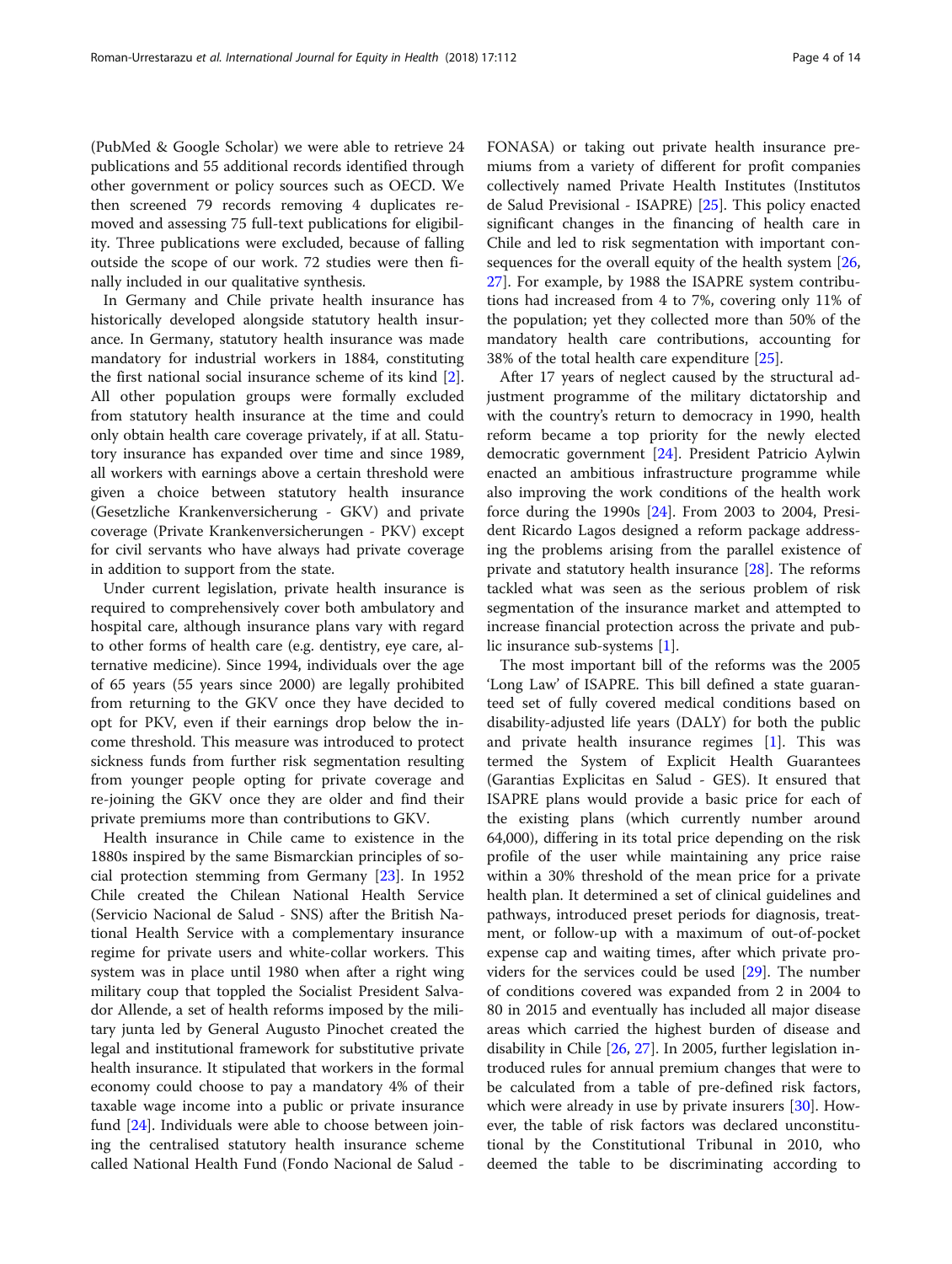gender and age and creating a crucial legal challenge to ISAPRE [\[31\]](#page-13-0). So far ISAPRE are still able to use the table of risk factors to set annual premium charges for people changing insurance carriers and new affiliates. The current government of President Sebastian Piñera has avoided regulating this issue and a final policy resolution in this matter is still pending.

# Regulation

Health insurance in Germany is heavily regulated through legislation. Social Code Book V (Sozialgesetzbuch - SGB V) regulates all aspect of statutory health insurance, including criteria for eligibility. While SGB V does not regulate private health insurance directly (perhaps apart from the 'basic tariff' and the price setting for Diagnosis Related Group - DRG in the hospital sector), changes in legislation aimed at reforming the GKV often affect private health insurance. In addition, private health insurance is regulated through several laws and ordinances that apply to the insurance market in general (e.g. the insurance contract law) or to private health insurance specifically (e.g. provisions for savings). Financial oversight of the private health insurance market is exercised by the Federal Supervisory Office for Financial Services (Bundesanstalt für Finanzdienstleistungsaufsicht BaFin), an agency of the Ministry of Finance. Developments in the private health insurance sector are also closely observed by the Ministry of Health, although the Ministry has little direct control over the market. Private health insurance also qualifies for tax subsidies, as does statutory health insurance and other forms of insurance. Since January 2010, a special tax subsidy applies exclusively to health insurance, covering both private health insurance premiums (for health services equivalent to the regular GKV benefits package) and GKV contributions, again not privileging private insurance [\[32](#page-13-0)].

Since 2005, changes in the price of premiums in Chile are regulated by the newly created Health Superintendence (Superintendencia de Salud), which became the government's main regulatory body for ISAPRE and FONASA. This body sets a basic premium that centrally determines the scope for annual increases in premiums. ISAPRE are bound by this base premium and have to set premiums within a 30% 'premium band', limiting their ability to differentiate premiums according to different types of plans or customers [\[33](#page-13-0)]. In addition, the Health Superintendence laid down rules in regards to the risk factors used to calculate premiums, legislation which was controversial and particularly opposed by ISAPRE but was deemed discriminatory in 2010 [\[30,](#page-13-0) [31\]](#page-13-0). A risk equalization fund redistributes resources between ISAPRE adjusting for the financial risks associated with factors such as gender, age, diagnostic categories, and morbidity, as a mechanism to fund the community-rated

explicit guarantees [\[34](#page-13-0)]. This mechanism aims to compensate private insurers for the income lost because of the new regulatory framework and the costs associated with the introduction of explicit guarantees. It also aims to provide an incentive for insurers to reduce risk selection. So far, the impact on the ISAPRE of this risk compensation fund has been negligible, considering that GES benefits for ISAPRE users were care packages that did not allow choice of providers which many users considered an important factor in their decision to choose private health insurance. This, among other issues, was exploited by ISAPRE public relations campaigns aimed at reducing the impact that GES might have on the private subsystem. All these issues make a strong case for the fundamental difference between countries being related to the type of regulation and the levels at which it operates. Considering Germany is a Federal country with a much larger population and a sophisticated health policy agenda, Chile faces far stronger opposition to thorough and extensive reform of the current system.

# Financing

Although similar in their public-private health insurance configurations, there are important differences between Chile and Germany. These include respective gross domestic product (GDP) per capita, health expenditure as proportion of GDP, the size of the private insurance market and the amount of private spending [\[35,](#page-13-0) [36](#page-13-0)]. For example, total spending on health care in Germany was 11% of GDP in 2013, 76.3% of which was public funding [[35\]](#page-13-0). About 87.5% of the population (2011) are members of a GKV fund [[37\]](#page-13-0). In addition, about 11.7% are covered by substitutive private health insurance [[38\]](#page-13-0). The remaining recipients of subsidies (Beihilfe) are civil servants, members of the armed forces, and recipients of social benefits or a veteran pension. Self-employed individuals are not required to join a sickness fund and usually take out private health insurance, as they would otherwise have to pay both the employer's and employee's share, which makes GKV membership unattractive to them. Civil servants only have to cover the remaining percentage of health care costs, for which they can take out private insurance coverage.

There are two types of substitutive, private health insurance plans: Full Insurance (Vollversicherung), which provides full coverage of the costs of health care equivalent (or higher) to those covered under statutory health insurance, and additive premiums (Zusatzversicherung), which typically provides complementary or supplementary private health insurance coverage for the cost of health services excluded from statutory health insurance or co-payments. In 2011, about 22.5 million people took out complementary/supplementary private health insurance, as compared to 13.8 million in 2000 [\[39](#page-13-0)]. Private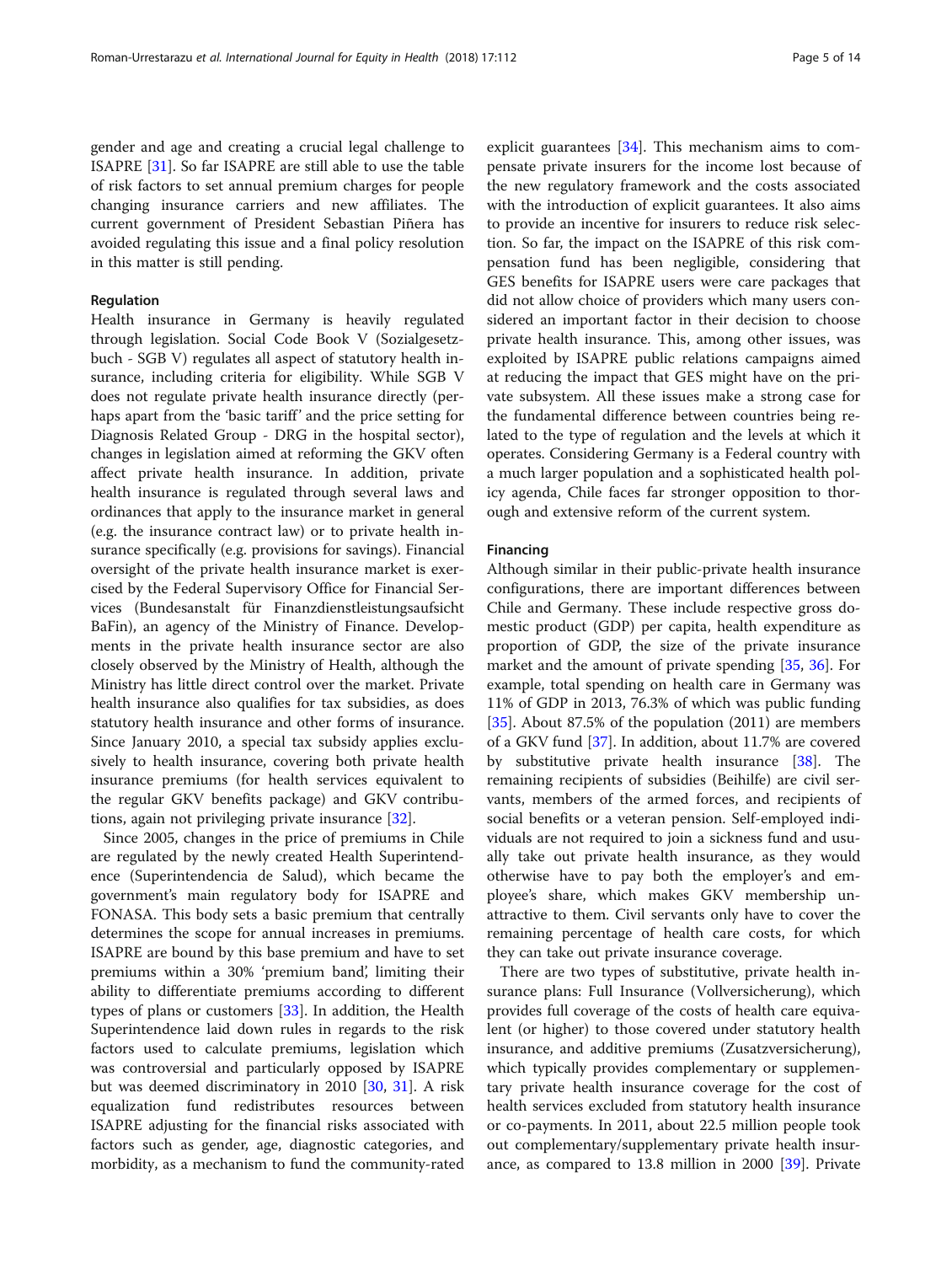health insurance products are currently offered by 41 insurance companies, with 12 insurance companies having a joint market share of 76.89% [[38,](#page-13-0) [40\]](#page-14-0). 24 of these are publicly listed corporations, usually with a wider insurance portfolio, 17 are Mutuals specialised in health care and 11 are subsidiaries of mutual organisations [[38,](#page-13-0) [40\]](#page-14-0).

Premiums in the public system are currently set at a 14.6% split between employers and employees [[41](#page-14-0)]. The employer's share has been fixed at 7.3%, which means that all future increases will be borne by the employee in order to limit the burden on labour costs for employers [[41\]](#page-14-0). Sickness funds are not allowed to discriminate among members, which is to say, all members of a fund must be charged the same rate. For certain groups, such as the long-term unemployed on benefits, GKV contributions are paid by public authorities. Since 2009, GKV contributions are centrally pooled, in a virtual 'health fund', and distributed between sickness funds adjusted for age, sex and morbidity. Health insurance became mandatory in January 2009, although coverage was almost universal before then with only about 0.2% of people being uninsured in 2007 [\[37](#page-13-0)].

In Chile, about 76.3% of the population was covered by FONASA, while 18.2% voluntarily took out ISAPRE [[42,](#page-14-0) [43](#page-14-0)]. The remaining 2.95% of the population had institutional coverage, such as the armed forces [[42](#page-14-0), [43\]](#page-14-0).In the case of Chile, total health care expenditure in 2013 was significantly lower than in Germany, and accounted for 7.3% of GDP of which 46.6% was publicly funded. This was in stark contrast to Germany's large share of public expenditure, which may be expected with a private insurance market half of Chile's size [[35\]](#page-13-0). In 2015, there were 13 ISAPRE companies, with the three largest having a market share of almost 60% [\[44](#page-14-0)]. There is also a growing market for complementary health insurance, with 12.3% of the population having purchased some sort of complementary insurance plan by 2010 [\[44](#page-14-0)]. However, complementary insurance is offered almost exclusively through group contracts, which constitute around 87% of the total market [\[45](#page-14-0)].

In Chile, out-of-pocket (OOP) expenditure has created serious barriers to health care access and use [\[9](#page-13-0)]. Out-of-pocket payments as a percentage of total health expenditure remain remarkably high in Chile (32.4%) as compared to Germany (12.9%) and the OECD average (19%), and are one of the main barriers of access to health and a serious determinant of catastrophic expenditure [[46](#page-14-0), [47\]](#page-14-0). Households that face difficulties paying medical bills may delay or even forgo needed health care [\[48\]](#page-14-0). This is evidenced by the fact that ISAPRE users have larger OOP payments than FONASA users (respectively 6.1 and 3.8% of their income in 2013), not only in absolute terms, but also in terms of the share of their income devoted to direct payments [[9,](#page-13-0) [49](#page-14-0)].

# Eligibility, benefits and premium conditions

Eligibility for substitutive private insurance in Germany is limited to those not mandatorily insured under GKV. By 2018 GKV membership is mandatory for employees with earnings below €59,400 a year, some self-employed professions such as farmers, artists and journalists, students, those receiving unemployment benefits, people with a disability (if they work in a recognised institution) and retired people who were a member of a sickness fund prior to retirement. Employees who have earned above the threshold for one year and their dependants (about 20% of the population) can opt for substitutive private coverage, which exempts them from contributing to GKV.

In Germany, private health insurance premiums are based on an assessment of an individual's risk profile at the time of purchase. Variables considered include age, sex and the medical history of the applicant. For employees, the cost of the premium is typically shared with the employer. The employer's share includes premiums for the insured and his/her dependants. It is set at 50% of the rate that employers and employees would have to contribute if the employee were GKV-insured and is capped at 50% of the actual insurance premium  $[50]$  $[50]$ . Dependants are not automatically covered and must pay separate premiums. Cover is for life and operates on a funded basis. Since 2001, insurers have been required to build up 'ageing reserves' to cover age-related increases in costs (and slow the increase of premiums) later in life – these reserves are built by charging all clients between the age of 21 and 60 an additional 10% of all premium payments made.

German insurers may reject applications and exclude pre-existing conditions from cover or charge a higher premium to cover these conditions. However, since 2009 they are required to accept any applicant (open enrolment) who is eligible for the basic tariff and cannot exclude cover of pre-existing conditions for this tariff. Individuals who have opted for private insurance after January 1, 2009, including people over the age of 55 years, and those receiving benefits or a pension are eligible. The basic tariff covers services provided by GKV at a capped premium (€656 per month in January 2016). If an individual demonstrates an inability to afford the full premium for the basic tariff, the premium will be reduced by 50% and the remainder will be subsidised by the state. If this remains unaffordable, individuals receive a state subsidy under the social benefits scheme. Substitutive private health insurance typically covers the same comprehensive range of benefits as the GKV. Since January 2009, private health insurance plans must cover ambulatory outpatient and short-term inpatient services. Insurers typically impose a waiting period of three months before benefits apply, but this may be waived if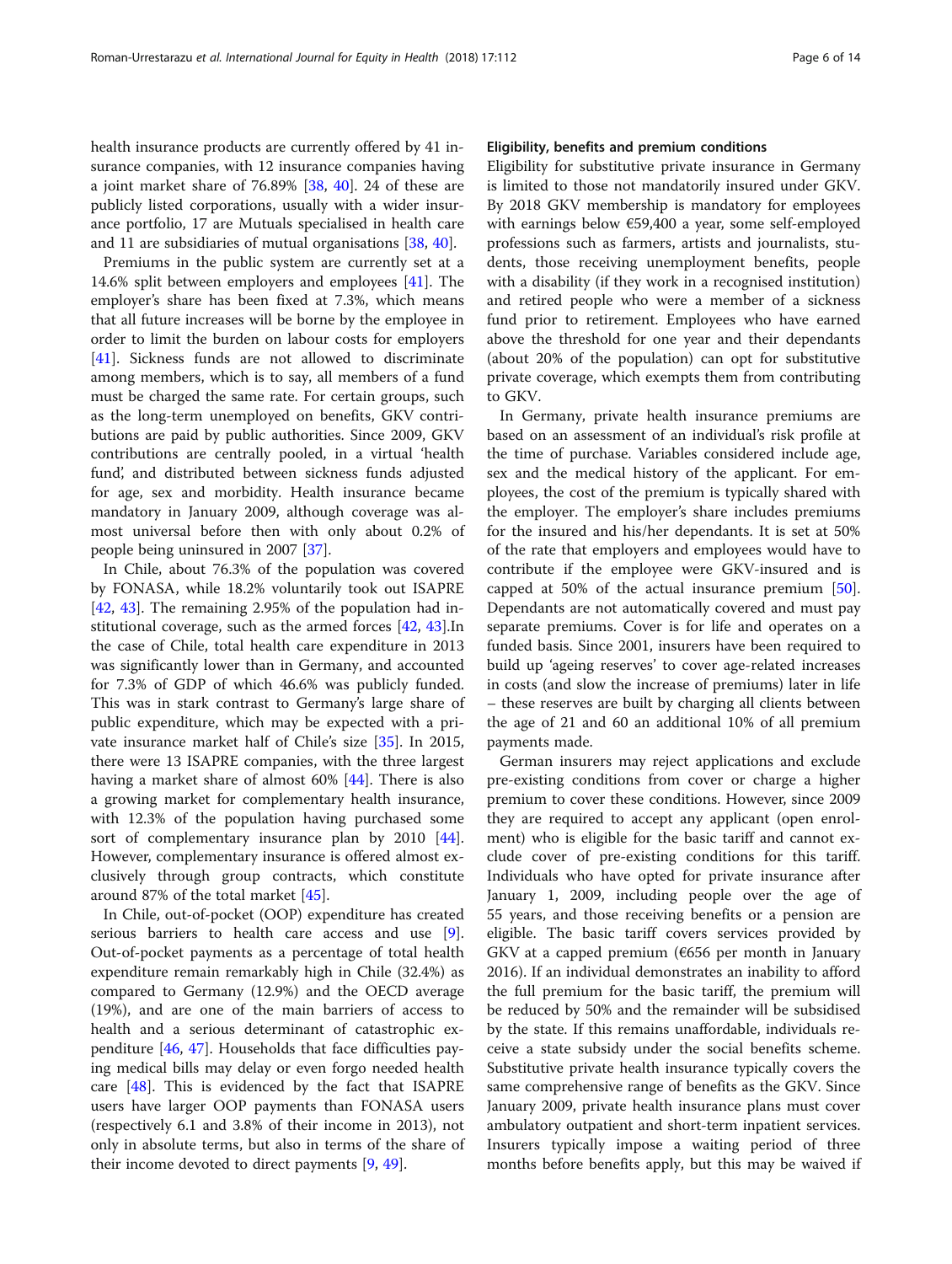a new customer was previously covered by the GKV [[51\]](#page-14-0). Benefits are mainly provided in cash, that is to say, the individual pays for treatment first and is subsequently reimbursed by the insurer. Substitutive contracts may involve cost sharing. For example, co-insurance is common in dental care, where patients pay a proportion of the total costs. Private health insurance plans can also include deductibles, in which the deductible amount has been capped at  $\epsilon$ 5000 per year [[50\]](#page-14-0).

Private health insurance in Chile is available to those who can afford private premiums. Historically, it has been based on wage payments that in 2018 should not exceed a predefined maximum per calendar month of  $€210$ , which is the same cap set on premiums for users in FONASA [[52\]](#page-14-0). However, if the mandatory wage deduction does not cover the premium price, the remainder has to be paid on top of the 7% contribution. Companies offering private plans are also allowed to negotiate wage-based contributions with customers beyond the statutory ceiling if they wish to offer supplementary services or a larger choice of providers [\[53\]](#page-14-0). Contracts with ISAPRE are usually for one year and extensions are subject to review based on tables of individual risk factors, while ISAPRE users are also allowed to re-join FONASA unconditionally [[24\]](#page-13-0). Private premiums are high relative to contributions to FONASA's four members categories, which are paid mandatorily as 7% of income. FONASA categories A and B include people no income or with a monthly income below €345 for affiliation and are exempt from making contributions to FONASA. FONASA category C includes people with a monthly income between  $\epsilon$ 345 and  $\epsilon$ 505 who pay a 10% copayment fee. People with an income higher than  $\epsilon$ 505 per month are included in FONASA category D which has a 20% copayment fee. By law, ISAPRE is required to cover at least the same services covered in FONASA's two lower income plans [\[25](#page-13-0), [30](#page-13-0)]. A contribution of 7% for the chilean average monthly income in 2016 of  $€694$ to FONASA D would thus equal to around €49, regardless of the risk and sex of the user [\[36](#page-13-0)]. The cheapest ISAPRE premium is are in the range of  $E$ 55–60 monthly and includes similar or lower coverage than FONASA D for a 30 year old low-risk single male individual earning the the chilean average monthly income  $[54, 55]$  $[54, 55]$  $[54, 55]$  $[54, 55]$  $[54, 55]$ . It is also crucial to define the progressivity of health financing in Chile considering that wage deducted contributions have historically covered less than 60% of FONASA's budget. In 2013, this resulted in only 42.5% of FONASA members making wage deducted contributions to the system, while the remaining funds were supplemented by direct government transfers [\[56](#page-14-0)]. Consequently, without a progressive tax system that would consider the makeup of corporate and income contributions, the proportion of sales taxes in the overall

Chilean budget, and the degree of tax evasion, any direct State transfer to FONASA might be regressive in nature.

# Provision of health services

Health care delivery is organised in Germany through a range of health service providers, including public, private not for profit and for profit organisations. Indeed, pluralism of provider ownership is a statutory principle of the German health care system and patients have a choice of provider, regardless of their insurance status. Hence, both GKV members and the privately insured can access (almost) any provider, including public and private (for profit and not for profit) providers. Private insurers – like sickness funds – are largely bound by collective agreements as to provider payments formed by the associations of sickness funds and provider associations (i.e. German Hospital Association and Associations of GKV Physicians). In addition, they can form agreements with providers that only treat privately insured patients. Vertical integration with providers is rare and not permitted in some cases. For example, insurers are not allowed to own polyclinics.

Private health insurers generally must match market prices. In the hospital sector, prices per service are reimbursed based on DRG and prices are identical for statutory and private health insurance. In ambulatory care, prices are based on a list of 'basic prices' issued by the Federal Ministry of Health. However, physicians can charge higher fees by multiplying the 'basic price' with a factor set to reflect the level of complexity and time for treatment (e.g. a factor of up to 3.5 for personal services rendered by a physician and 1.3 for laboratory services). Physicians are also allowed to bill in excess of these prices, although this requires approval of the insurer before the service is provided [[57\]](#page-14-0). Unlike sickness funds, insurance companies only form direct contractual relationships with clients, not with providers. Consequently, private insurers have little leverage over providers, many of whom can charge higher fees for privately-insured patients than for members of sickness funds. For instance, Waldendzik et al. [\[58\]](#page-14-0) have demonstrated that prices for physicians' services are more than twice as high for the privately insured than for those covered by statutory health insurance.

In Chile, ISAPRE and FONASA are separate providers. However, FONASA has historically bought services from private providers with pay as you go vouchers and more recently, as part of the explicit guarantee regime, which established that if guarantees were not met in time by public providers, users could choose to use private providers. FONASA's pay as you go vouchers are part of the Free Choice Modality (Modalidad de Libre Eleccion - MLE) that allows those FONASA users in the upper segments (C and D) to use private providers while incurring an increased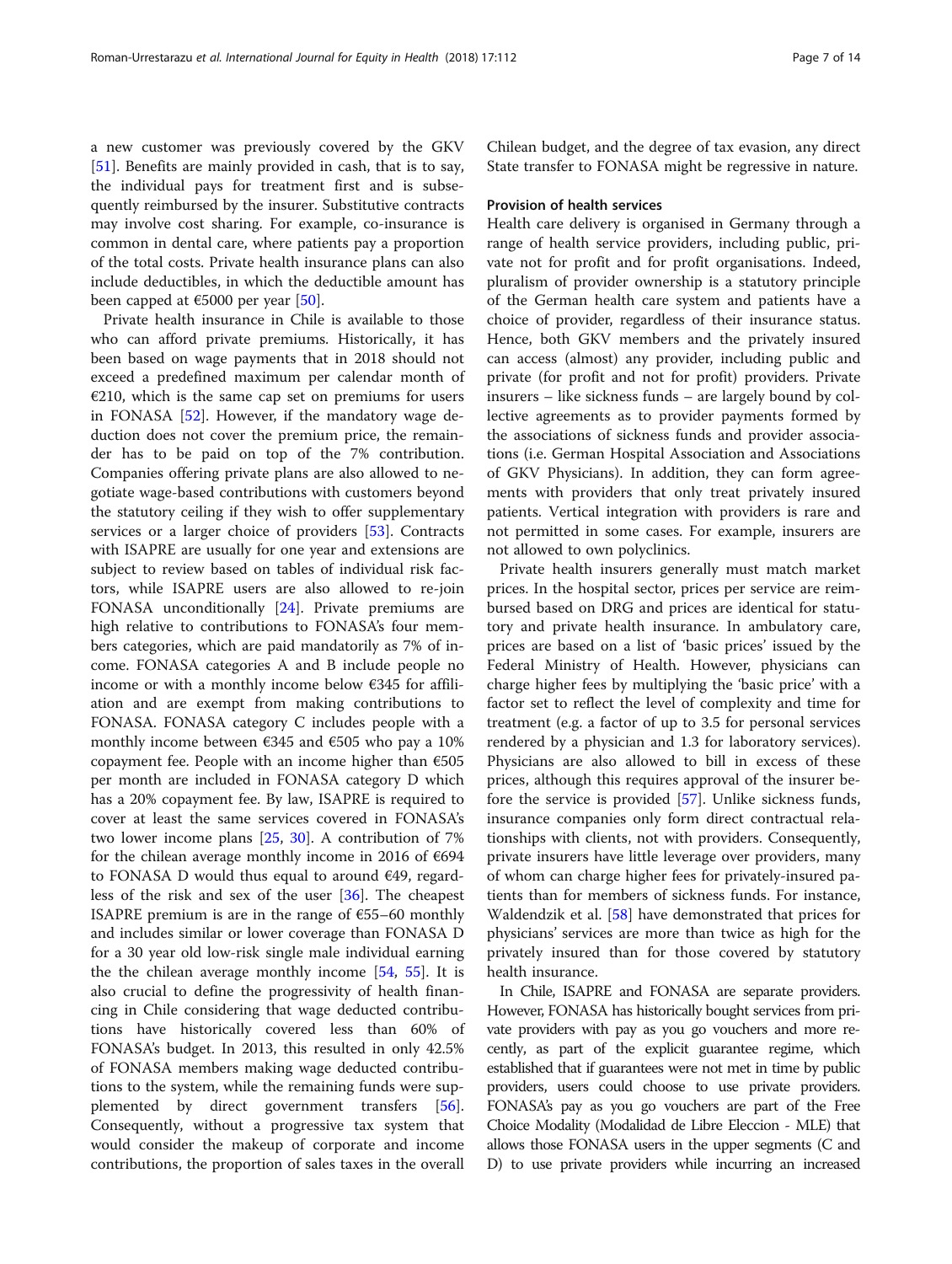percentage of copayment. This is why one can observe a crossover between public and private providers, where ISAPRE users that are underinsured tend to use public providers for catastrophic events and wealthier FONASA users tend to use the MLE and pay as you go vouchers to increase their choice and access to outpatient services. ISAPRE generally pay private providers on a fee-for-service basis, while FONASA tends to pay public providers in the state run subsystem based on a list of hospital and physician fees, which are centrally defined by FONASA and the Ministry of Health. Conversely, most ISAPRE allow free choice and tend to use market pricing for paying their providers while, in some cases, using lists of preferred providers and negotiating prices for them in bulk. ISAPRE have increasingly merged with providers, that is to say, integrating them into health care holdings and encouraging their use by a series of financial hedges. Providers in this financing framework have a strong incentive to over-provide services to certain private patient groups. For instance in 2017 the rate for a caesarean section were persistently higher for privately insured women (69%) than for those who delivered in public hospitals (40.9%) with a global caesarean rate of 46% according to OECD [\[59](#page-14-0), [60\]](#page-14-0). It is important to note also the high prevalence of caesarean sections in public providers. Escalating health care costs have been the consequence of using fee-for-service as method of payment under private insurance. Simultaneously there has been increasing public pressure on ISAPRE for what people regard as their excessive profits in the private subsystem [\[61](#page-14-0)]. This is seen as one of the reasons why ISAPRE have increasingly merged with private providers as a way of both transferring profits to them and controlling the cost of health services, while maintaining the profit levels of integrated health care clusters in an increasingly competitive market [\[61](#page-14-0)]. The main consequence is the emergence of managed care clusters, similar to the vertical integration of providers such as Health Management Organisation (HMO) in the United States [[62\]](#page-14-0). Health care holdings linked to ISAPRE owners control about 42% of the private provider market, even though vertical integration is explicitly forbidden by law since 2005 [[61,](#page-14-0) [62](#page-14-0)]. This prohibition stems from the fact that in cases of vertical integration the insurer can manipulate demand for health services and steer patients to the most profitable integrated provider. So far, vertical integration has not been challenged in Chile, despite the abundant international evidence of how service integration and fee-for-service incentivise overprovision and stimulate cost inflation.

# Recent policy developments

While substitutive private health insurance has been a source of controversy in Germany for decades, the dual insurance system – often dubbed two-class medicine (Zweiklassenmedizin) by its critics – is fiercely defended by the medical profession. As the political costs of change are high, changes are largely introduced at the margins of the system. For example, the 2007 reform introduced optional tariffs (Wahltarife) within the GKV, which allow sickness funds to offer a more diversified range of insurance plans, such as those with deductibles, which previously had only been offered to those with private coverage. These new tariffs have at least in part aimed to attract or retain those who are able to choose between GKV and private coverage.

Following the coming into force of the Act to Promote Competition within the GKV (GKV-Wettbewerbsstärkungsgesetz) in 2009, health insurance, public or private, became mandatory for all residents. Concurrently, private insurers were required to offer a 'basic tariff' (see eligibility, benefits and premium conditions). Since 2009, customers have been allowed to take the portion of the ageing reserve attributable to the basic tariff with them if they change insurance company (or the entire reserve if they change plan within the same company). The aim was to reduce the barriers for customers to switch between private insurers and to promote competition among companies. It is important to note that competition is restricted to those who can voluntarily join statutory insurance. This is a crucial issue in the German system, particularly considering that it is important to differentiate competition between the two insurance systems from that of competing for privately insured persons alone.

Since 2013, the abolition of out-of-pocket practice fees for the statutorily insured came into force with the aim of restoring equity. Beginning in 2004, the €10 fee that was paid quarterly by GKV for those insured above the age of 18 was aimed at reducing doctor visits. However, no decrease in doctor visits was observed and one unintended consequence of the policy was that it ended up targeting low-income individuals, leading to a decrease in equity. GKV reforms have also focused on regional equity, i.e. introducing financial incentives to encourage the settlement of doctors in underserved and structurally weak regions (Act to Strengthen Care Provision in the Statutory Health Insurance system 2012 and 2015) [[63](#page-14-0)].

Reforms in 2015 focused on the development of the finance structure and the quality of statutory health insurance. Wage-based contributions were lowered from 15.5 to 14.6% in 2015, while allowing sickness funds to charge additional contributions (income-related and without upper limit). By 2018 these range from 0 to 1.7%. In addition, insured members can switch to competing sickness funds more easily if a sickness fund decides to increase additional contributions above the national average, which is to be determined each November (1,0% in 2018) [\[63\]](#page-14-0). However, whether this policy will stimulate competition and efficiency in the statutory health insurance market is debateable, given that additional contribution rates are expected to rise in future.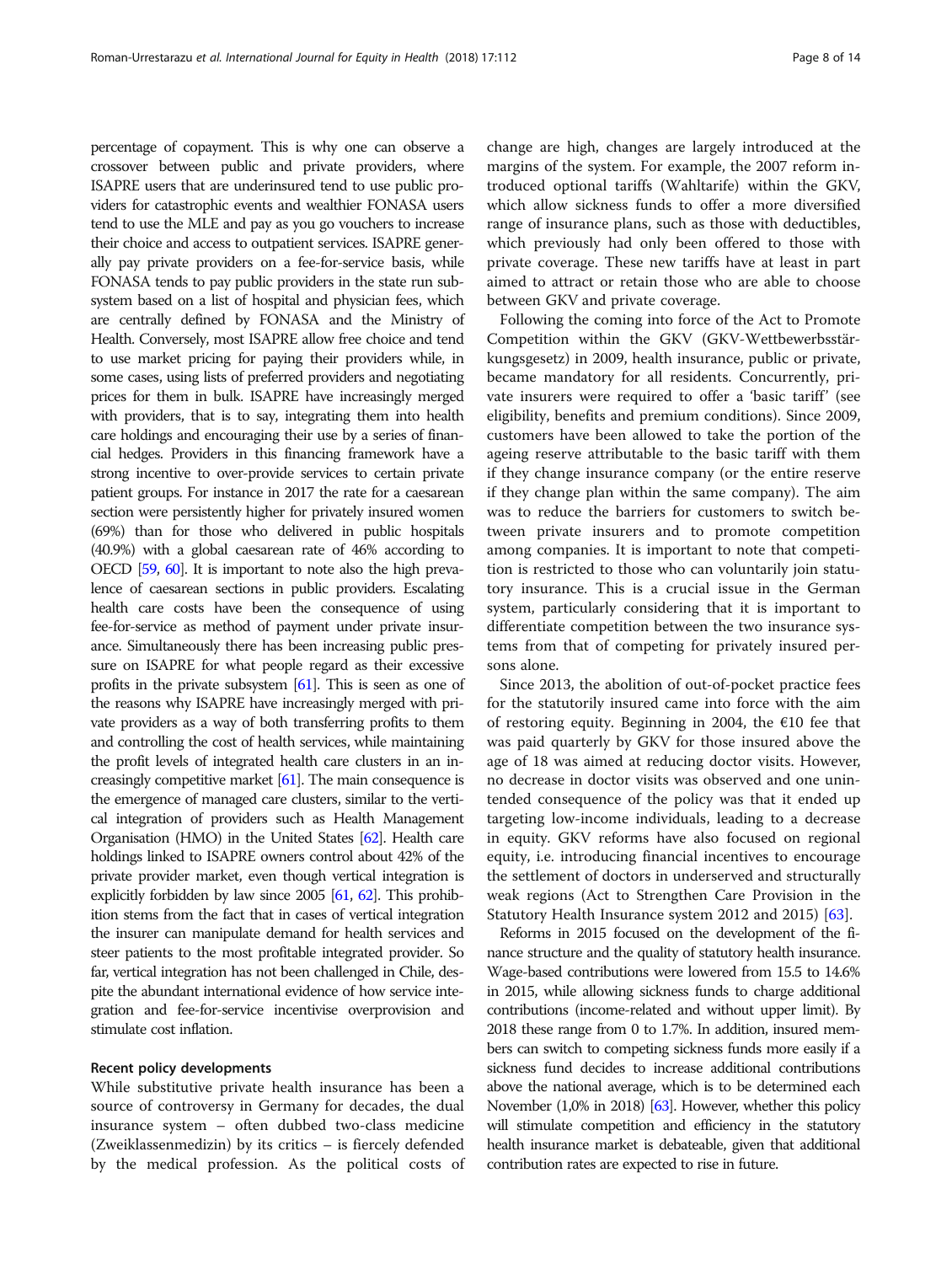In 2014, a new round of health reforms tried to tackle the entrenched inequity of the system in Chile, which was caused by illnesses and disorders falling outside the explicit guarantee regime and the existence of high levels of co-payments in both parts of the system [[34](#page-13-0)]. This led to the creation of the preferred provider network of the Additional Coverage of Catastrophic Events (Cobertura Adicional de Enfermedades Catastroficas – CAEC) in 2013 for ISAPRE users aimed at dimishing the impact of OOP in catastrophic events and also the Financing System for Diagnosis and Treatment of High Cost Programs ("Ricarte Soto" Law), which was established in 2015 to increase financial protection and catastrophic coverage for those illnesses not included in the explicit guarantee regime for both ISAPRE and FONASA users. The Financing System for Diagnosis and Treatment of High Cost Programs is funded entirely through state contributions and does not require the payment of an additional premium. FONASA currently administers this fund, and all beneficiaries of the Chilean health care system are entitled to use it. This can be interpreted as a covert subsidy to ISAPRE since the central government will be financing the fund. With the same goal in mind, in 2011 a new policy abolished the 7% health care contribution for pensioners over the age of 65 in the four poorest quintiles of the population. Again, those primarily affected FONASA users were older people, and higher risks; which in real terms meant higher state transfers to the public insurance scheme. This policy was intended as a direct cash transfer by the state, aiming at effectively increasing the monthly income of pensioners.

In 2015, the newly appointed Advisory Commission of the Presidency was commissioned by President Bachelet with the mandate of dealing with the relationship between the two subsystems [[42](#page-14-0)]. The Commission recognised that private health insurance reform affects the entire system and produced a series of proposals. The commission was formed as a cross party initiative and developed two proposals presented to the President [\[42](#page-14-0)]. These were a majority proposal and an alternative minority proposal. The majority proposal recommended the creation of a Universal Health Fund (Fondo Mancomunado de Salud Universal - FMSU) in the form of a single health insurance and with a single payer mechanism alongside supplementary and or complementary private health insurance [[42\]](#page-14-0). The minority proposal suggested a less disruptive option which entailed continuing with the free choice of private health insurance alongside the state sponsored regime. The Universal Health Common Fund would pool all contributions with direct state transfers that would together finance Chile's health care system and cover all residents.

The Presidential Commission also proposed creating a Cluster of Health Benefits (Conjunto de Beneficios Sociales - CBS); this would include almost all policies and mechanisms of financial protection such as GES, CAEC and the "Ricarte Soto" Law. Similarly, the Presidential Commission also proposed that inter-ISAPRE discrimination based on pre-existing health conditions should be gradually removed from the entire system. The new insurance premium proposed by the Presidential Comission would still correspond to the legal contribution of 7% per household and allow access to a broad range of providers and a community premium for individuals to access other networks. Unlike the current insurance contracts, price re-adjustments would be regulated on the basis of costs and/ or evaluation by expert panels and with capped profit levels.

The Presidential Commission also suggested reducing the number of commercialized plans to three, instead of currently 14,000, to increase the transparency of the market [[42,](#page-14-0) [64\]](#page-14-0). Additionally, supplementary health insurance would only be allowed for CBS users, restricting the private insurance market considerably [\[64\]](#page-14-0). To compensate for the increased health risk, the Inter-ISAPRE Risk Compensation Fund would adjust the total of the CBS and consider the total legal quota. The creation of the FMSU would establish a basic foundation for the solidarity between systems, which does not currently exist. At present, surpluses accumulated by an individual through premium payments are returned to the contributor, while the new law proposes to enter the surplus into a pooled fund. Finally, the implementation of the amendments to the law would be voluntary for current contract holders but mandatory for new contracts. The non-legally-binding majority proposal of the Presidential Commision thus integrated some aspects of the German private insurance regime, such as the Universal Health Common Fund. At the same time, it did not achieve a quorum to support the recommendations producing a minority proposal. So far, it has not been clear whether the task of the Commission or its recommendations will be integrated as part of Chile's health reform and therefore they remain part of a discussion rather than a solid and consistent policy plan with a path to implementation. The conclusions and recommendations of the Presidential Commission have not produced any change in health policy. One could also argue that the conclusions, being non-binding, follow the long precedent of Chilean Commissions, going as far back as the Indigenous Affairs Commission of 2001 (Comision Verdad y Nuevo Trato), that have been historically aimed at deflecting pressure of social reform processes outside of the Executive and Congress  $[42, 65, 66]$  $[42, 65, 66]$  $[42, 65, 66]$  $[42, 65, 66]$  $[42, 65, 66]$  $[42, 65, 66]$ . Most of these Commission's recommendations have never been incorporated into policy processes and hence have been heavily criticized by different stakeholders [[65\]](#page-14-0). Further proof is given by the fact that during President Michelle Bachelet's first period between 2006 and 2010, six Presidential Commissions were created (Pensions, Infancy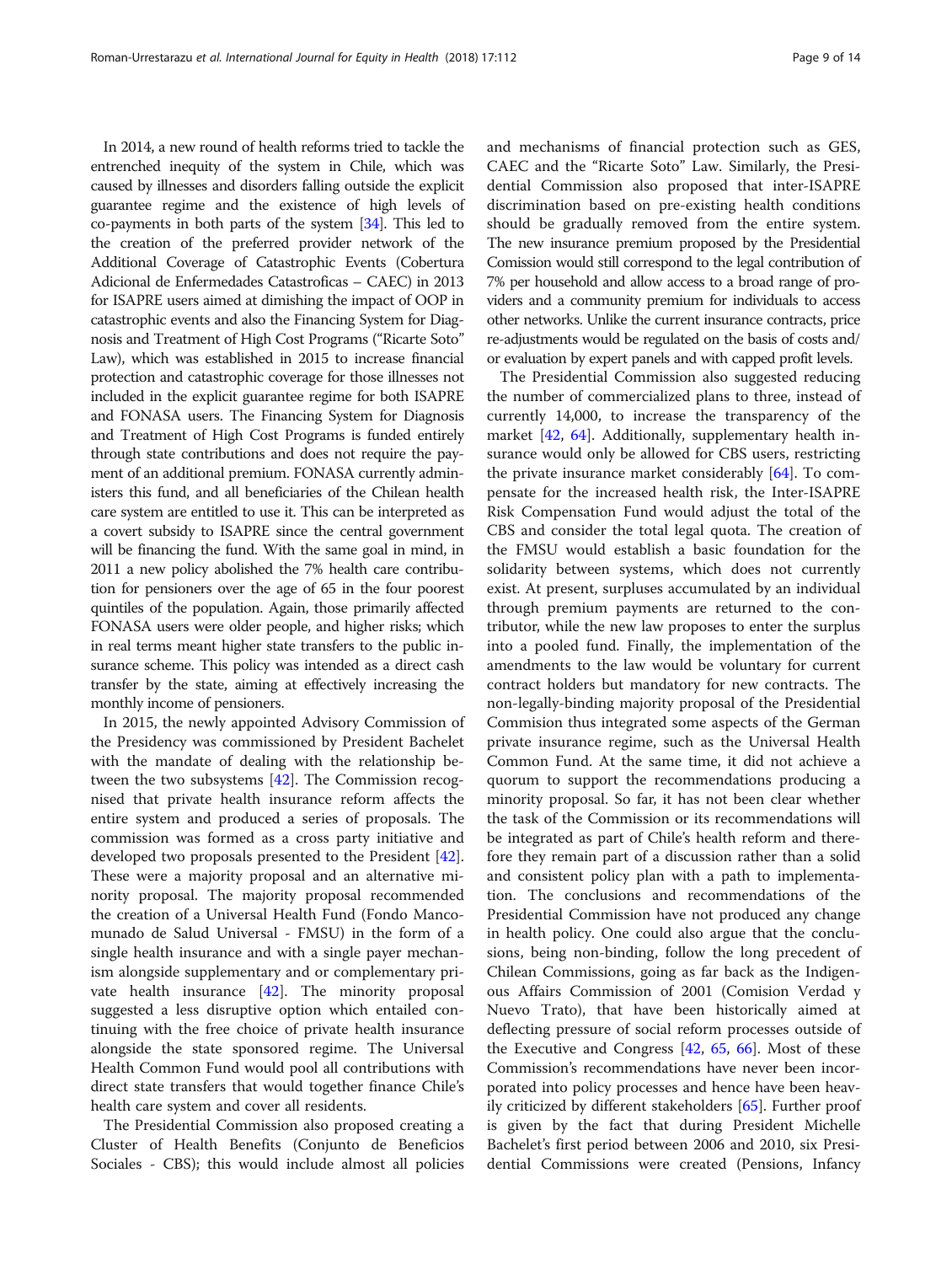Policy, Quality in Education, Transparency and Corruption, Higher Education and Labor and Equity) [\[65](#page-14-0), [66](#page-14-0)]. After 2014 and again under President Bachelet's second government, five newly appointed Commissions were formed of which two were related to the same issues raised in the first government (Transparency and Corruption and Pensions) casting serious doubts as to the effectiveness of the recommendations made by these means [[65,](#page-14-0) [66\]](#page-14-0).

# **Discussion**

While substitutive private health insurance in both Chile and Germany has developed alongside statutory health insurance, private insurers have carved out distinctive niches for themselves and developed different business models. The political context is such that the political costs for reforming (or abolishing) substitutive private health insurance are significant, as private health insurance is supported by health care professionals and affluent beneficiaries unwilling to forsake the advantages they receive from it. The fact that the above are differences in socio-economic context may also be relevant. In Chile, a middle-income country, public services still face substantial resource constraint, hence the need to ration care using waiting lists. In Germany, high spending on health care (public and private) as well as high consumer expectations have created a climate where increases in the costs of care are a constant concern in the face of an ageing population, even though pressure to reform is (mostly) on the statutory public system.

One crucial common characteristic in Germany and Chile has been the creation of a boundary between the statutory and private insurance regime that enables people to choose between them. Both countries vary in their approach to regulating this boundary. In Germany, the choice between public and private coverage is largely limited to those with earnings above a legally defined income threshold, while in Chile everyone can take out private coverage as long as they can afford it. Additionally, those who have chosen private insurance in Germany face substantial barriers if they wish to return to GKV. In contrast, within Chile everyone has access to publicly funded health care with no restrictions upon those who are privately insured. The choice of countries is predominantly informed by the boundary problem between public and private substitutive health insurance [[67](#page-14-0)].

In the case of Germany, one could argue that open enrolment has been an important tool to increase access in private health insurance and is a missing policy in the case of Chile, with the Presidential Commission highlighting this fact as a desirable policy outcome. However, open enrolment also creates new incentives for adverse selection when favourable risk users initially seek very low coverage and then change to more comprehensive coverage when they happen to develop unfavourable risk factors. It is difficult to reduce or eliminate these incentives for adverse selection.

One way to deal with this would be to limit access to private health insurance to within a limited period, for example after losing or switching coverage from the public scheme to private health insurance. Another way of analysing the differences between statutory and private insurance is in terms of what services are covered and the level of financial protection users have. In Germany, private plans are required to provide coverage for inpatient and outpatient care as covered by GKV at a minimum. In Chile, the 2003 reform has introduced a set of explicit guarantees for the treatment of a set of major conditions that health insurance is required to cover. This new regulation aims to address the previous tendency of Chilean insurers to exclude services and reduce financial protection. However, the policy has not yet been introduced consistently after 11 years of its implementation. This is because its original design failed to address issues like the perceived higher quality of the private health sub system, the choice of provider and waiting times, which one can argue are behind the decision of users for choosing ISAPRE.

Legislation in Germany precludes substantial rises in premiums by limiting increases in premiums to occasions where they are necessary to maintain the financial viability of the insurer. For instance, since 2001 insurers must charge new subscribers to build up sufficient ageing reserves. In Chile, private health insurance premiums are certainly higher than contributions to FONASA, usually by a significant margin. This problem is compounded by the substantial amount of co-payments privately insured patients are required to make (although co-payments also apply under FONASA, particularly in the 'free choice' tiers). Fischer et al. [\[68\]](#page-14-0) demonstrated that, in 2005, co-payments accounted for about one third of total expenditure for health for privately insured individuals, compared to about 15% for patients using FONASA. However, financial protection has increased substantially in recent years. In the absence of any regulation of the benefits package, the range of services covered varied widely and many patients were left with significant gaps in insurance coverage.

Another characteristic of Germany and Chile's insurance market is that the mix of public and private providers varies, as does the relationship between providers and payers. In Germany, both statutory health insurance and private health insurance largely provide access to the same type of providers, regardless of their ownership status. FONASA members in Chile, in contrast, mainly receive services from public providers, unless they are prepared to pay extra for additional choice in a pay as you go voucher scheme. Privately insured patients usually seek care from private providers, although they can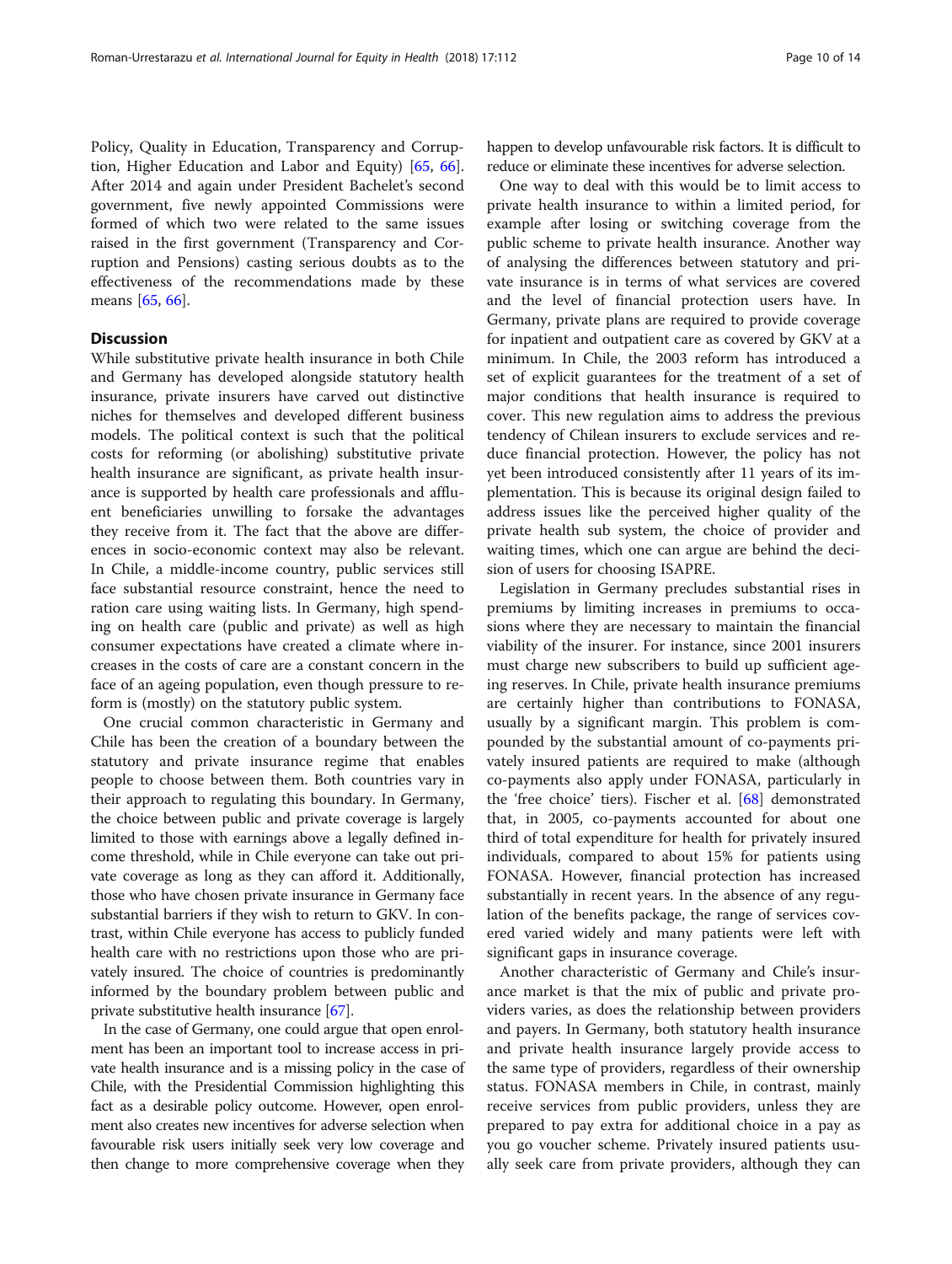receive care in the public sector at any time if they lose private coverage.

Critics of Germany's dual insurance system argue that substitutive private health insurance undermines equity in the health system. Similar criticism has been voiced repeatedly in Chile, as privately insured patients typically have significantly faster access to a wider range of services [[69](#page-14-0), [70\]](#page-14-0). Privately insured patients in Chile also typically pay a substantially higher price than they would for statutory health insurance. However, individuals with private insurance enjoy more choice and better access to health services, which does not correspond with the principle of 'equal access for equal need', even if it does involve higher costs. While various studies on waiting times in Germany differ in their conclusions, the variation in access to care in Germany is moderate compared with that of Chile. The variation in access within Chile has repeatedly been named as a cause of major inequalities in health care utilisation and health outcomes [[69](#page-14-0)–[71](#page-14-0)]. In the 2006 Chile's Household Survey (Encuesta de Caracterización Socioeconómica Nacional - CASEN), the utilisation of health services was 30% higher in the wealthiest than in the poorest quintile of the population [[72\]](#page-14-0). A 2003 study also found that those with the lowest income had the worst self-rated health [\[73](#page-14-0)].

Risk segmentation between statutory health insurance and the private insurance market and its relation to equity has been a major concern in both Germany and Chile. In both countries, the possibility for high-income earners to choose between statutory health insurance and private health insurance has led to substantial segmentation of risks between the two types of insurance. In Germany and Chile, the regulatory framework further exacerbates this tendency, as private health insurers are allowed (apart from applicants eligible for the basic tariff) to reject applications for cover and risk rate premiums, exclude cover of pre-existing conditions, charge extra for dependants and offer discounted premiums in exchange for high deductibles. This issue was partially addressed in Chile through recent reforms, such as the introduction of a risk equalisation scheme between private insurers, the regulation of price changes and the introduction of 'explicit guarantees'. However, the evidence of the effect of these changes is still lacking and some of the measures, such as a risk equalization scheme, have not yet been consistently implemented. The consequence of this is that the substitutive market in both countries enjoys a high concentration of 'low risks', while the public sector covers a disproportionate number of 'high risks' – notably women and children, older people and individuals with larger families. In Germany, in 2013, about 51% of the privately insured were men, while women and children accounted for 31% and 18%, respectively [\[38](#page-13-0)]. In the case of Chile, the

participation of the oldest and poorest quintile of the population in the ISAPRE system is below 5% [\[27](#page-13-0)]. Based on data from the 2000 and the 2006 CASEN household surveys [\[74](#page-14-0)], the probability of taking out private insurance increases with a higher level of income and decreases with higher risk of ill-health. Those who had taken out private insurance were also likely to live in urban areas and to be better educated than those reliant on statutory health insurance [[72\]](#page-14-0).

The Netherlands is a case in which a country with co-occurring public and private health insurance has sought to address some of the problems raised here. In 2006, the Netherlands underwent a market-oriented reform of its health care system through the Healthcare Market Structuring Act (Zorgverzekeringswet) which eliminated the division between public, statutory health insurance and private health insurance, yielding a universal basic tariff with comprehensive coverage of health services provided solely by competing private insurers [[75\]](#page-14-0). Some immediate effects on the health insurance market were noted, such as a relatively high rate of consumer mobility among benefit designs in 2006 with some 18% switching plans and consolidation among health insurers from 59 to 26 between 2005 and 2014 [[75\]](#page-14-0). Nevertheless, comparisons between the Dutch case and Germany or Chile are difficult; as we have noted, the political barriers to reform are high in both Germany and Chile and, consequently, reform on the scale of the Dutch case is unlikely at present.

Despite prima facie similarities between the German and Chilean arrangements between private health insurance and statutory social health insurance, unique developments in each country respectively have contributed to divergent approaches to addressing issues such as financing and regulation as we have discussed. Consequently, direct comparative analysis between these two systems is necessarily contingent on the acknowledgement of differences between Germany and Chile, not only involving the health care system but also intangible factors such as patient preferences, consumer expectations, and client orientation of health services in each country. Nevertheless, in this policy analysis, we have attempted to demarcate specific indicators of performance in the health sector, namely, horizontal equity, progressivity, and productive efficiency, to provide our analysis with more generalised, comparable measures. A more direct study of clinical populations in Germany and Chile, for instance, members of comparable health plans, could provide greater force to the arguments presented here through the generation of empirical data; however, given the relative complexity of national or supranational regulations on patient data protection and the challenges of reconciling international, multicentre studies with these regulations, we have sought to balance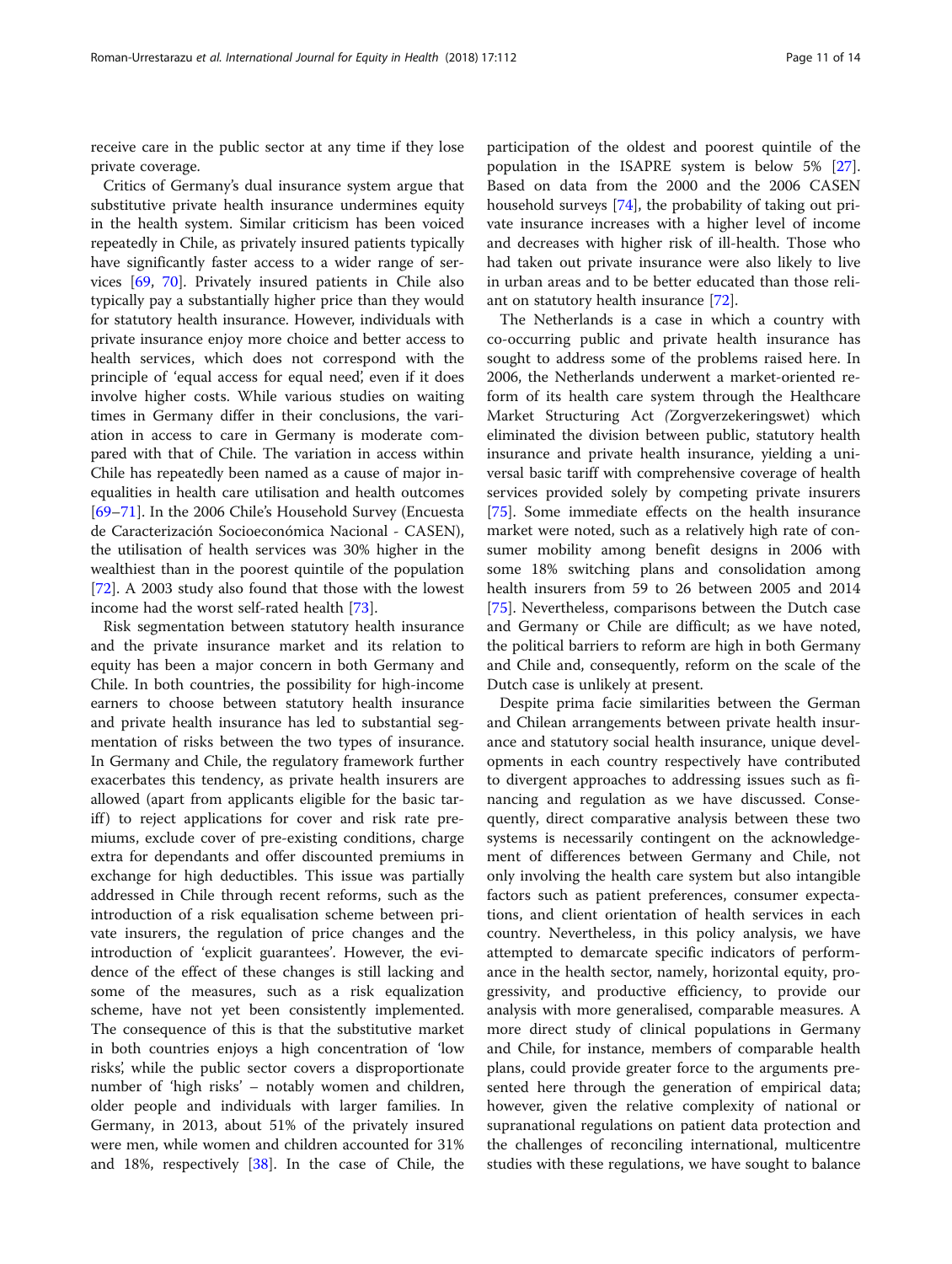<span id="page-12-0"></span>a more general policy analysis with the inclusion of empirical data from other studies.

Overall giving consumers a choice of public or private health insurance, as is the case in Germany and in Chile, is similar in effect to offering a choice of more than one plan. It is likely to result in two main outcomes: a market segmented by degree of risk, and financial barriers to private coverage for high risks. Negative effects can be diminished, to some extent by careful policy design, or can be addressed by regulation. Examples abound and range from abolishing choice and making social health insurance compulsory for the whole population, to introducing more incremental measures to tackle risk selection and increase access to coverage, such as cross-subsidies from private to public insurance, or tighter regulation of insurers, including risk adjustment. In both countries, the issue of risk selection remains unresolved. The loss of 'high income' users to the GKV continues to undermine the idea of equity and solidarity on which the German social security system rests. There have also been long-standing concerns about two-class medicine (Zweiklassenmedizin) and large parts of the population are uncomfortable with the idea that people with higher incomes should receive better care. In the past, efforts to abolish substitutive private health insurance were consistently opposed by an alliance of the medical profession, the Free Democrats (Freie Demokratische Partei - FDP) and large parts of the Christian Democratic Party (Unionsparteien - CDU/CSU). However, increasing unhappiness among the privately insured may help trigger reform in the years to come [\[76](#page-14-0)].

# Conclusions

The choice of private insurance in Germany and Chile has had far-reaching consequences on equity and efficiency in their respective health systems. Most of these consequences are due to serious market failures secondary to asymmetries of information that tend to negatively affect the efficiency and equity of these countries health systems. Although the comparative analysis presented was based on the broad definitions of equity and efficiency used by Thomson et al. [\[4](#page-13-0), [7](#page-13-0)] and the OECD framework of insurance analysis [\[5,](#page-13-0) [19](#page-13-0)], the observed policy outcomes of a dual health insurance system for both Germany and Chile is a decreased horizontal and vertical equity of access and finance. When selective private health insurance was compared against universal public statutory coverage mandatory for all in our analysis, we observed that users were treated unequally based on how their contributions to state insurance or private premiums were determined by socio-demographic features such as health status, income, age, household size. In both countries having a dual insurance system has decreased the degree of progressivity in financing health care by allowing wealthier users to be pooled separately and hence pay proportionately less

than those with lower incomes. In both systems, productive efficiency has also been seriously compromised given that competition has been historically based on risk selection rather than price or quality. The comparative extent and level of segmentation of both countries is not clear, but we can assume that in Chile segmentation will be more important than in Germany as a direct consequence of higher levels of inequity existing in the country. Therefore, a comparative quantitative analysis as to the extent of segmentation levels in both countries is crucial as to understand the phenomenon exposed here. Risk segmentation has also had serious consequences for productive efficiency due to the tendency of private insurers in both Germany and Chile to not reduce operating costs by lowering their administrative costs, but instead vertically integrating with providers and suppliers. Some attempts have been made in Chile to tackle the impact of substitutive private insurance on equity and efficiency, but the long-term consequences of these reforms have yet to be fully established. There has been less pressure to reform the dual insurance system in Germany in recent years, as economic growth and lower unemployment have meant financial surpluses for the GKV. However, the long-term challenges to the sustainability and acceptability of a system that privileges the better-off at the expense of the efficiency of the system are likely to remain on the agenda of policy-makers in the years to come. This is specially so when introducing elements of private coverage into public systems in health systems such as the British National Health Service, single payers, or Social Health Insurance.

# Additional file

[Additional file 1:](https://doi.org/10.1186/s12939-018-0831-z) PRISMA Flow Diagram. Private Health Insurance in Germany and Chile: Two Stories of Co-Existence, Segmentation and Conflict. (DOC 48 kb)

#### Abbreviations

CAEC: Cobertura Adicional Enfermedades Catastrophicas (Aditional Coverage for Catastrophic Events); CASEN: Encuesta de Caracterización Socioeconómica Nacional (national Socioeconomic Characterisation Survey); CBS: Conjunto De Beneficios Sociales (Cluster Of Health Benefits); CDU: Christlich Demokratische Union Deutschlands (Christian Democratic Union of Germany); CSU: Christlich-Soziale Union in Bayern (Christian Social Union in Bavaria); DALY: Disability Adjusted Life Years; DRG: Diagnostic Related Grouping; FDP: Freie Demokratische Partei (Free Democratic Party); FONASA: Fondo Nacional de Salud (Social Health Insurance); GDP: Gross Domestic Product; GES: Garantias Explicitas en Salud (Explicit Health Guarantees); GKV: Gesetzliche Krankenversicherung (Social Health Insurance); HMO: Health Management Organisation; ISAPRE: Instituto de Salud Previsional (Private Health Insurance); MINSAL: Ministerio de Salud (Chilean Health Ministry); MLE: Modalidad Libre Eleccion (Free Choice Modality); OECD: Organisation for Economic Co-operation and Development; OOP: Out of Pocket Payments; PKV: Privaten Krankenversicherung (Private Health Insurance); SGB V: Sozialgesetzbuch (Social Code Book V); WHO: World Health Organization

#### Acknowledgements

The Institute of Public Health at the University of Cambridge supported all stages of this work.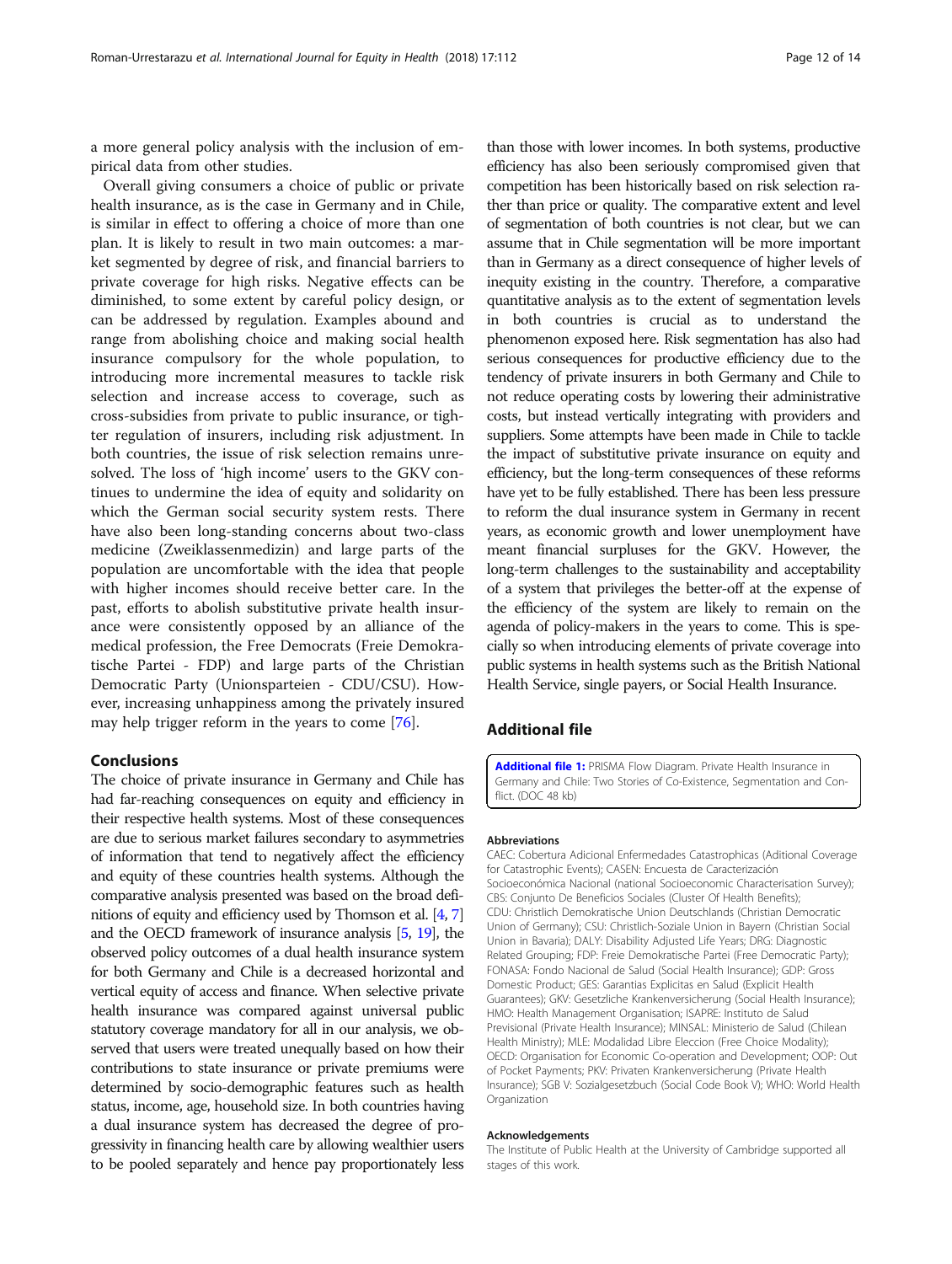# <span id="page-13-0"></span>Funding

This research received support from the Gillings Fellowship in Global Public Health for Dr. Andres Roman-Urrestarazu. The rest of the co-authors did not receive specific funding for the development of this work.

# Availability of data and materials

Data sharing not applicable to this article as no datasets were generated or analysed during the current study. Please contact author for secondary data sources.

## Authors' contributions

ARU wrote the main manuscript, obtained the data from different sources, performed the main comparative analyses and drafted the document. JCY edited the manuscript and crosschecked data from different sources in the case of Germany. SE edited and co-wrote the final manuscript, crosschecked data from different sources in the case of Germany and drafted the final document. IT edited the main manuscript, obtained the data from different sources in the case of Germany and drafted the final document. VSR edited the main manuscript, obtained the data from different sources in the case of Chile and helped drafting the final document. CB edited the draft document, provided comments over the comparative analysis, scope of the research and guidance as to the methods and drafts at all stages of the process. All authors read and approved the final manuscript.

#### Ethics approval and consent to participate

This study did not involve human subjects and was done through secondary data analysis so no ethic approval was necessary.

## Consent for publication

This study did not involve human subjects in any way and was done exclusively through secondary data analysis so no ethic consent to participate was necessary.

## Competing interests

The authors declare that they have no competing interests.

# Publisher's Note

Springer Nature remains neutral with regard to jurisdictional claims in published maps and institutional affiliations.

# Author details

<sup>1</sup>Institute of Public Health, University of Cambridge, Forvie Site, Robinson Way, CB20SR, Cambridge, UK. <sup>2</sup>Department of Health Services Research and Policy, London School of Hygiene and Tropical Medicine, 15-17 Tavistock Place, London WC1H 9SH, UK. <sup>3</sup>LSE Health, London School of Economics and Political Science, Houghton Street, WC2A 2AE, London, UK.

# Received: 10 February 2018 Accepted: 26 July 2018 Published online: 03 August 2018

#### References

- 1. Frenz P, Delgado I, Kaufman JS, Harper S. Achieving effective universal health coverage with equity: evidence from Chile. Heal Policy Plan. 2014;29:717–31.
- 2. Busse R, Riesberg A. Health Systems in Transition: Germany. Copenhagen: WHO Regional Office for Europe; 2004.
- 3. Dawes Ibáñez A, Gallego F. Health care reform and its effect on the choice between public and private health insurance: evidence from Chile: Pontif Univ Catol Chile, Inst Econ Santiago; 2010. [http://economia.uc.cl/wp](http://economia.uc.cl/wp-content/uploads/2015/07/tesis_adawes.pdf)[content/uploads/2015/07/tesis\\_adawes.pdf.](http://economia.uc.cl/wp-content/uploads/2015/07/tesis_adawes.pdf)
- 4. Thomson S, Busse R, Crivelli L, van de Ven W, Van de Voorde C. Statutory health insurance competition in Europe: a four-country comparison. Health Policy. 2013;109:209–25.
- 5. Böhm K, Schmid A, Götze R, Landwehr C, Rothgang H. Five types of OECD healthcare systems: empirical results of a deductive classification. Health Policy. 2013;113:258–69.
- 6. Rothgang H, Cacace M, Grimmeisen S, Wendt C. The changing role of the state in healthcare systems. Eur Rev. 2005;13(SUPPL. 1):187–212.
- Thomson S, Mossialos E. Choice of public or private health insurance: learning from the experience of Germany and the Netherlands. J Eur Soc Policy. 2006;16:315–27.
- 8. Sapelli C. Risk segmentation and equity in the Chilean mandatory health insurance system. Soc Sci Med. 2004;58:259–65.
- 9. Cid Pedraza C, Prieto Toledo L. El gasto de bolsillo en salud: el caso de Chile, 1997 y 2007. Revista panamericana de salud pública. 2012;31:310–16.
- 10. Wendt C, Frisina L, Rothgang H. Healthcare system types: a conceptual framework for comparison. Soc Policy Adm. 2009;43:70–90.
- 11. Anckar C. On the applicability of the most similar systems design and the most different Systems Design in Comparative Research. Int J Soc Res Methodol. 2008;11:389–401. <https://doi.org/10.1080/13645570701401552>.
- 12. Atella V, Spandonaro F. Private Health Insurance in Italy: Where We Stand Now. Euro Observer. 2004;6(1):6–7.
- 13. World Bank. Voluntary (private) opt-out insurance: is it good for Russia? Washington. DC.
- 14. Propper C, Rees H, Green K. The demand for private medical insurance in the UK: a cohort analysis. Econ J. 2001;111:180–200.
- 15. Mooney GH. Equity in health care: confronting the confusion. Eff Health Care. 1983;1:179–85.
- 16. Culyer AJ, Wagstaff A. Equity and equality in health and health care. J Health Econ. 1993;12:431–57.
- 17. Wagstaff A, van Doorslaer E. Income inequality and health: what does the literature tell us? Annu Rev Public Health. 2000;21:543–67.
- 18. WHO. The world health report 2000: health systems: improving performance. World Health Organization; 2000. [http://www.who.int/whr/](http://www.who.int/whr/2000/en/whr00_en.pdf?ua=1) [2000/en/whr00\\_en.pdf?ua=1](http://www.who.int/whr/2000/en/whr00_en.pdf?ua=1).
- 19. Colombo F, Tapay N. Proposals for taxonomy of health insurance. Paris: Organisation for Economic Co-operation and Development; 2004. p. 1-21.
- 20. Barr N. The welfare state as piggy Bank: information, risk, uncertainty, and the role of the state: information, Risk, Uncertainty, and the Role of the State: OUP Oxford; 2001. [http://www.oxfordscholarship.com/view/10.1093/](http://www.oxfordscholarship.com/view/10.1093/0199246599.001.0001/acprof-9780199246595) [0199246599.001.0001/acprof-9780199246595.](http://www.oxfordscholarship.com/view/10.1093/0199246599.001.0001/acprof-9780199246595)
- 21. Barr NA. The economics of the welfare state: Stanford University Press; 1998. [http://eprints.lse.ac.uk/1740/.](http://eprints.lse.ac.uk/1740/)
- 22. Barr N. Economic theory and the welfare state: a survey and interpretation. J Econ Lit. 1992;30:741–803.
- 23. Huber E, Pribble J. Social policy and redistribution under left governments in Chile and Uruguay. 2011.
- 24. Unger J-P, De Paepe P, Cantuarias GS, Herrera OA. Chile's neoliberal health reform: an assessment and a critique. PLoS Med. 2008;5:e79.
- 25. Raczynski D. Social Policies in Chile: Origin, Transformations, and Perspectives (No. 4). University of Notre Dame, Helen Kellogg Institute for International Studies. 1994.
- 26. Miranda E. Evolución y Perspectivas: La Salud en Chile. In: Miranda E, editor. La Salud en Chile: Evolución y Perspectivas. Santiago: Centro de Estudios Públicos; 1994. p. 1994.
- 27. Barrientos A, Lloyd-Sherlock P. Reforming health insurance in Argentina and Chile. Health Policy Plan. 2000;15:417–23.
- 28. Missoni E, Solimano G. Towards universal health coverage: the Chilean experience. World health report. 2010.
- 29. Bitran R. Explicit health guarantees for Chileans: the AUGE benefits package. 2013.
- 30. Letelier LM, Bedregal P. Health reform in Chile. Lancet. 2006;368:2197–8.
- 31. Tribunal de Defensa de la Libre Competencia. La Corte Suprema confirmó la sentencia del TDLC que absolvió a cinco Isapres del cargo de colusión. Tribunal de Defensa de la Libre Competencia. 2008.
- 32. Ärztezeitung, 2009. Krankenversicherung: Beiträge sind ab 2010 komplett absetzbar. Ärztezeitung.
- 33. Agostini C, Saavedra E, Willington M. Collusion in the Private Health Insurance Market: Empirical Evidence for Chile. 2008. [http://citeseerx.ist.psu.](http://citeseerx.ist.psu.edu/viewdoc/download?doi=10.1.1.1023.9618&rep=rep1&type=pdf) [edu/viewdoc/download?doi=10.1.1.1023.9618&rep=rep1&type=pdf.](http://citeseerx.ist.psu.edu/viewdoc/download?doi=10.1.1.1023.9618&rep=rep1&type=pdf)
- 34. Palmucci GA, Dague L. The welfare effects of banning risk-rated pricing in health insurance markets: evidence from Chile. 2015.
- 35. Organisation for Economic Co-operation and Development (OECD), 2015. OECD Health Statistics 2015.
- 36. Organisation for Economic Co-operation and Development (OECD), 2014. OECD Income Statistics. 2014.
- 37. Statistisches Bundesamt, Angaben zur Krankenversicherung (Ergebnisse des Mikrozensus), 2015 - Fachserie 13 Reihe 1.1 - Statistisches Bundesamt.
- 38. Verband DPKE. Zahlenbericht der Privaten Krankenversicherung. 2013.
- 39. BMG. Daten des Gesundheitswesens 2013: Bundesministerium für Gesundheit; 2013. [https://www.bundesgesundheitsministerium.de/](https://www.bundesgesundheitsministerium.de/fileadmin/Dateien/3_Downloads/Statistiken/GKV/Kennzahlen_Daten/KG1_2013.pdf) [fileadmin/Dateien/3\\_Downloads/Statistiken/GKV/Kennzahlen\\_Daten/KG1\\_](https://www.bundesgesundheitsministerium.de/fileadmin/Dateien/3_Downloads/Statistiken/GKV/Kennzahlen_Daten/KG1_2013.pdf) [2013.pdf](https://www.bundesgesundheitsministerium.de/fileadmin/Dateien/3_Downloads/Statistiken/GKV/Kennzahlen_Daten/KG1_2013.pdf).